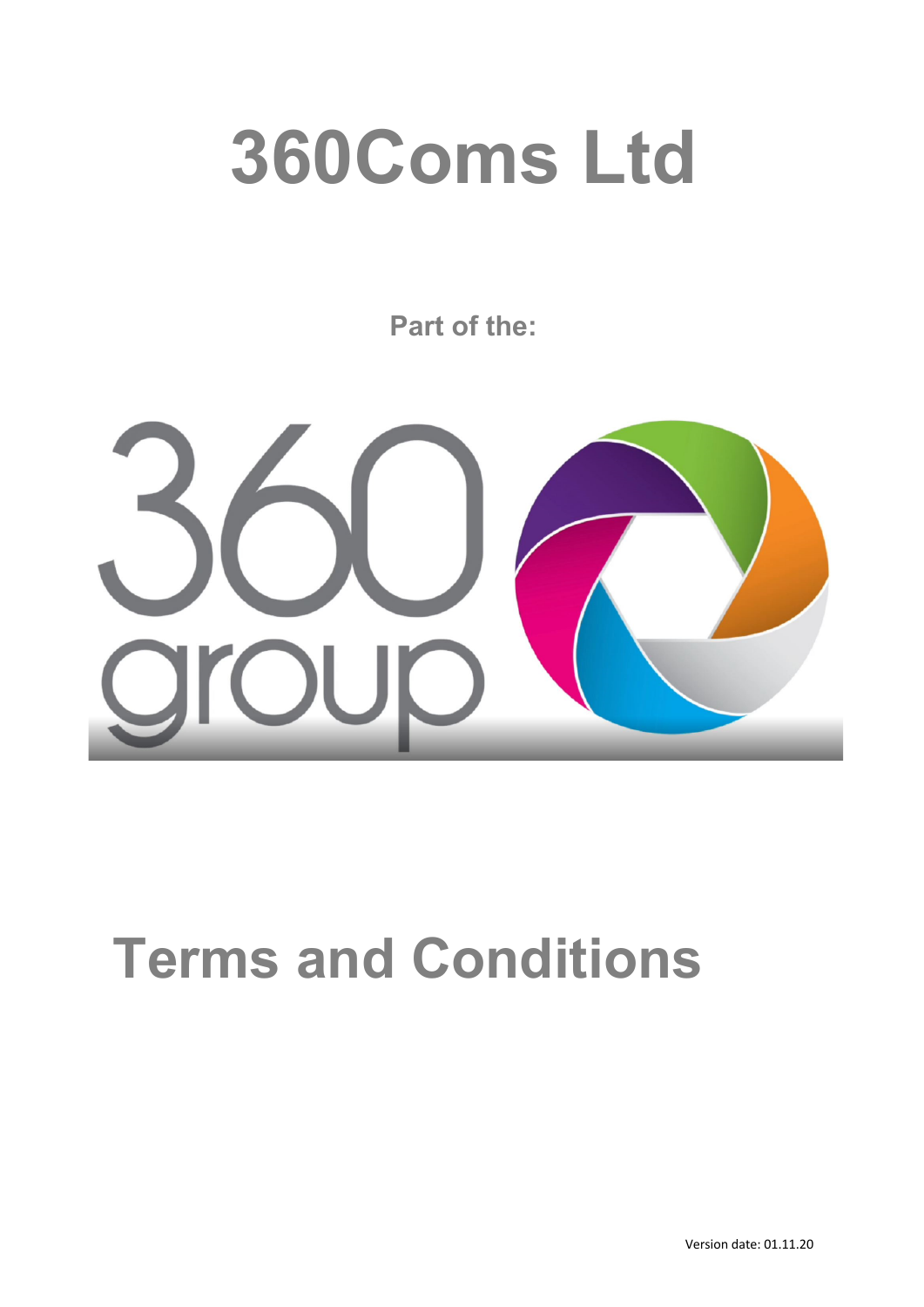# **TABLE OF CONTENTS**

| 1.               |                                        |    |
|------------------|----------------------------------------|----|
| 2.               |                                        |    |
| 3.               |                                        |    |
| 4.               |                                        |    |
| 5.               |                                        |    |
| 6.               |                                        |    |
| $\overline{7}$ . |                                        |    |
| 8.               |                                        |    |
| 9.               |                                        |    |
| 10.              |                                        |    |
| 11.              |                                        |    |
| 12.              |                                        |    |
| 13.              |                                        |    |
| 14.              |                                        |    |
| 15.              |                                        |    |
| 16.              |                                        |    |
| 17.              |                                        |    |
|                  |                                        |    |
|                  | <b>SCHEDULE 2. FIXED LINE SERVICES</b> | 26 |
|                  |                                        |    |
|                  |                                        |    |
|                  |                                        |    |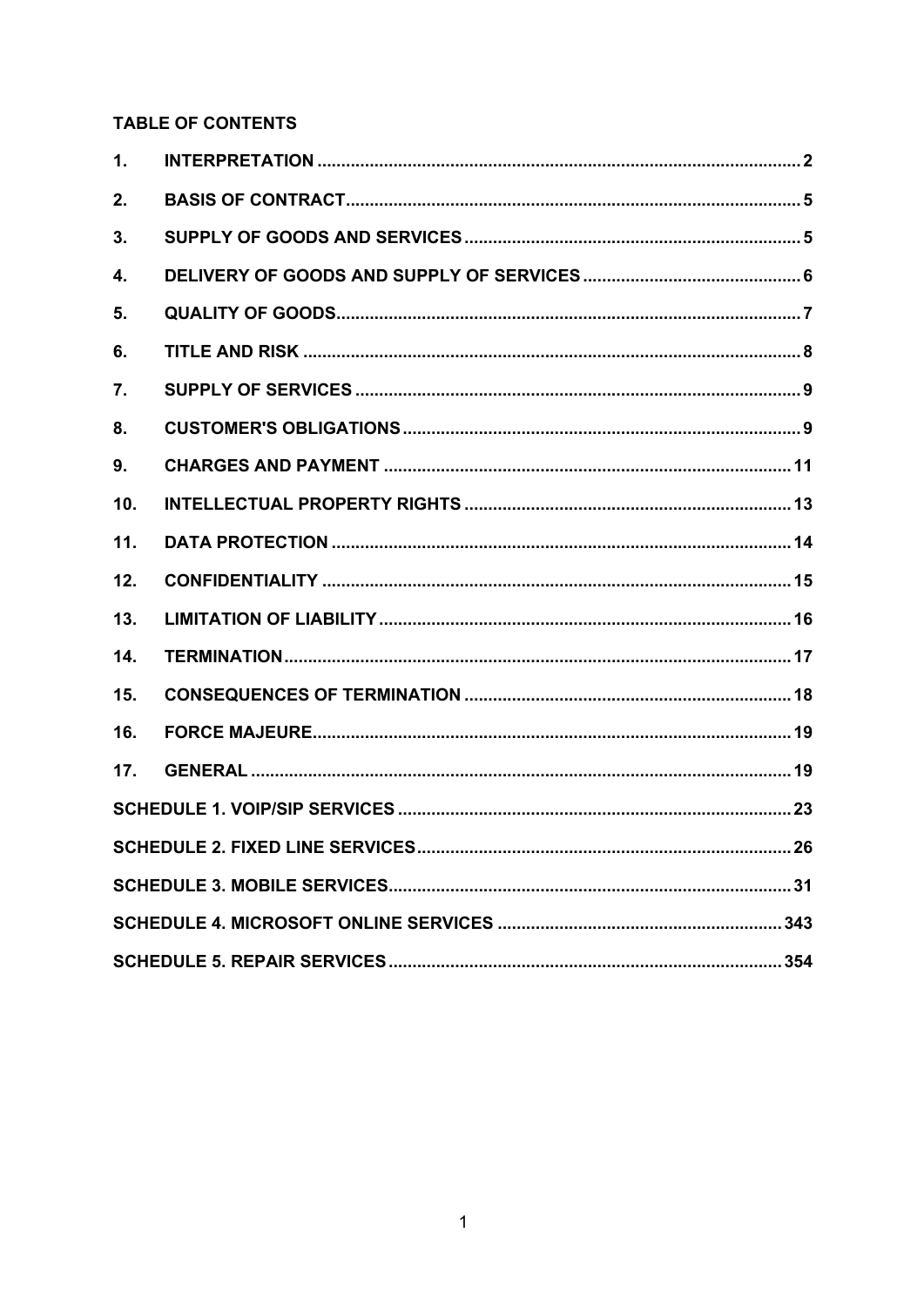NOTE: THESE TERMS AND CONDITIONS PROVIDE FOR A LIMITATION OF LIABILITY. PLEASE REFER TO CLAUSE 13 (LIMITATION OF LIABILITY) FOR THE EXTENT OF THE LIMITATION OF LIABILITY PROVISIONS.

# **1. INTERPRETATION**

1.1 The following definitions and rules of interpretation apply in these Conditions.

| "Business Day":                                                                                                                              | a day other than a Saturday, Sunday or public holiday<br>in England, when banks in London are open for<br>business.                                                                                                                                                                                                                          |  |  |  |  |  |
|----------------------------------------------------------------------------------------------------------------------------------------------|----------------------------------------------------------------------------------------------------------------------------------------------------------------------------------------------------------------------------------------------------------------------------------------------------------------------------------------------|--|--|--|--|--|
| "Charges":                                                                                                                                   | the amounts payable by the Customer to the Supplier<br>for the provision of Goods and/or Services set out more<br>particularly at clause 9.                                                                                                                                                                                                  |  |  |  |  |  |
| "Commencement Date:                                                                                                                          | has the meaning given in clause 2.2.                                                                                                                                                                                                                                                                                                         |  |  |  |  |  |
| "Conditions":                                                                                                                                | these terms and conditions as amended from time to<br>time in accordance with clause 17.8, including, for the<br>avoidance of doubt, the Special Conditions.                                                                                                                                                                                 |  |  |  |  |  |
| "Contract":                                                                                                                                  | the contract between the Supplier and the Customer for<br>the supply of Goods and/or Services set out in the<br>Order in accordance with these Conditions.                                                                                                                                                                                   |  |  |  |  |  |
| "Control":                                                                                                                                   | has the meaning given in section 1124 of the<br>Corporation Tax Act 2010, and the expression change<br>of control shall be construed accordingly.                                                                                                                                                                                            |  |  |  |  |  |
| "Controller, processor,<br>data subject, personal<br>data, personal<br>data<br>breach, processing and<br>appropriate technical<br>measures": | as defined in the Data Protection Legislation.                                                                                                                                                                                                                                                                                               |  |  |  |  |  |
| "Customer"<br>'your'):                                                                                                                       | (also the person or entity who purchases the Goods and/or<br>referred to as 'you', Services from the Supplier.                                                                                                                                                                                                                               |  |  |  |  |  |
| <b>Protection</b><br>Data<br>Legislation":                                                                                                   | the UK Data Protection Legislation and any other<br>European Union legislation relating to personal data<br>and all other legislation and regulatory requirements in<br>force from time to time which apply to a party relating<br>to the use of personal data (including, without limitation,<br>the privacy of electronic communications). |  |  |  |  |  |
| "Force Majeure Event":                                                                                                                       | has the meaning given to it in clause 16.                                                                                                                                                                                                                                                                                                    |  |  |  |  |  |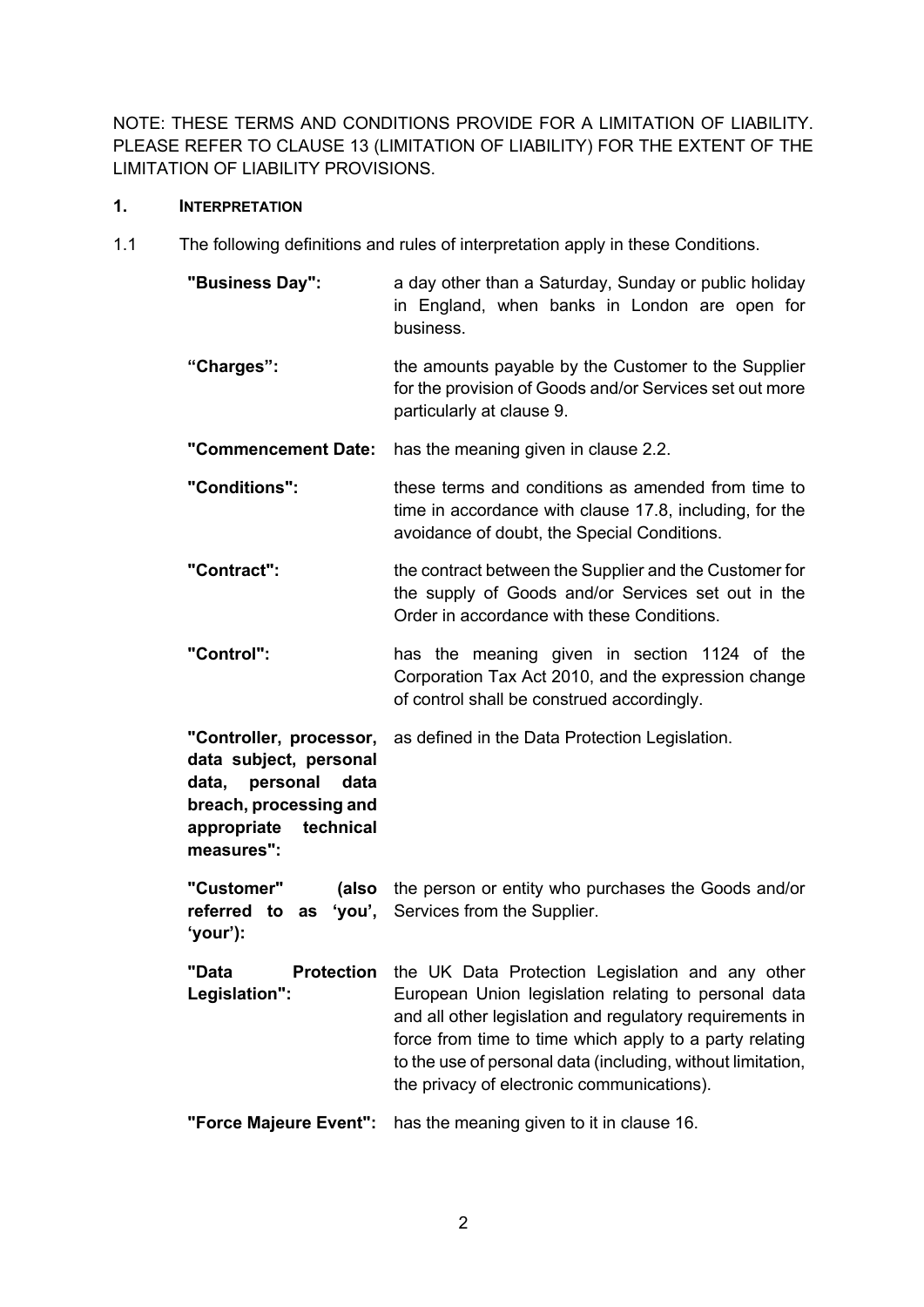| "Goods": | the goods or equipment (or any part of them) set out in<br>the Quotation.             |  |  |  |  |  |
|----------|---------------------------------------------------------------------------------------|--|--|--|--|--|
|          | <b>"Goods Specification":</b> any specification for the Goods, including any relevant |  |  |  |  |  |

- plans or drawings, that are set out in the Quotation or which are other agreed in writing by the Customer and the Supplier.
- **"Intellectual Property Rights":** patents, rights to inventions, copyright and related rights, trade marks and service marks, business names and domain names, rights in get-up and trade dress, goodwill and the right to sue for passing off or unfair competition, rights in designs, rights in computer software, database rights, rights to use, and protect the confidentiality of, confidential information (including know-how and trade secrets), and all other intellectual property rights, in each case whether registered or unregistered and including all applications and rights to apply for and be granted, renewals or extensions of, and rights to claim priority from, such rights and all similar or equivalent rights or forms of protection which subsist or will subsist now or in the future in any part of the world.
- **"Invoice":** an invoice issued by the Supplier for the Goods and/or Services supplied pursuant to a Quotation.
- **"Location":** Has the meaning given to it in clause 4.2.
- "Management": any person or persons authorised by the Supplier to manage the affairs of its business.
- **"Network":** the operators of the underlying communications networks used by the Supplier in the provision of the Services.
- **"Order":** your acceptance of our Quotation for the supply of the Goods and/or Services set out in the Quotation.
- **"PSTN":** Public Switched Telephone Network.
- **"Quotation":** The quotation issued by the Supplier to the Customer for the supply of Goods and/or Services including, if applicable the Goods Specification and/or the Services Specification.
- **"Services":** the services to be provided by the Supplier as set out in the Quotation.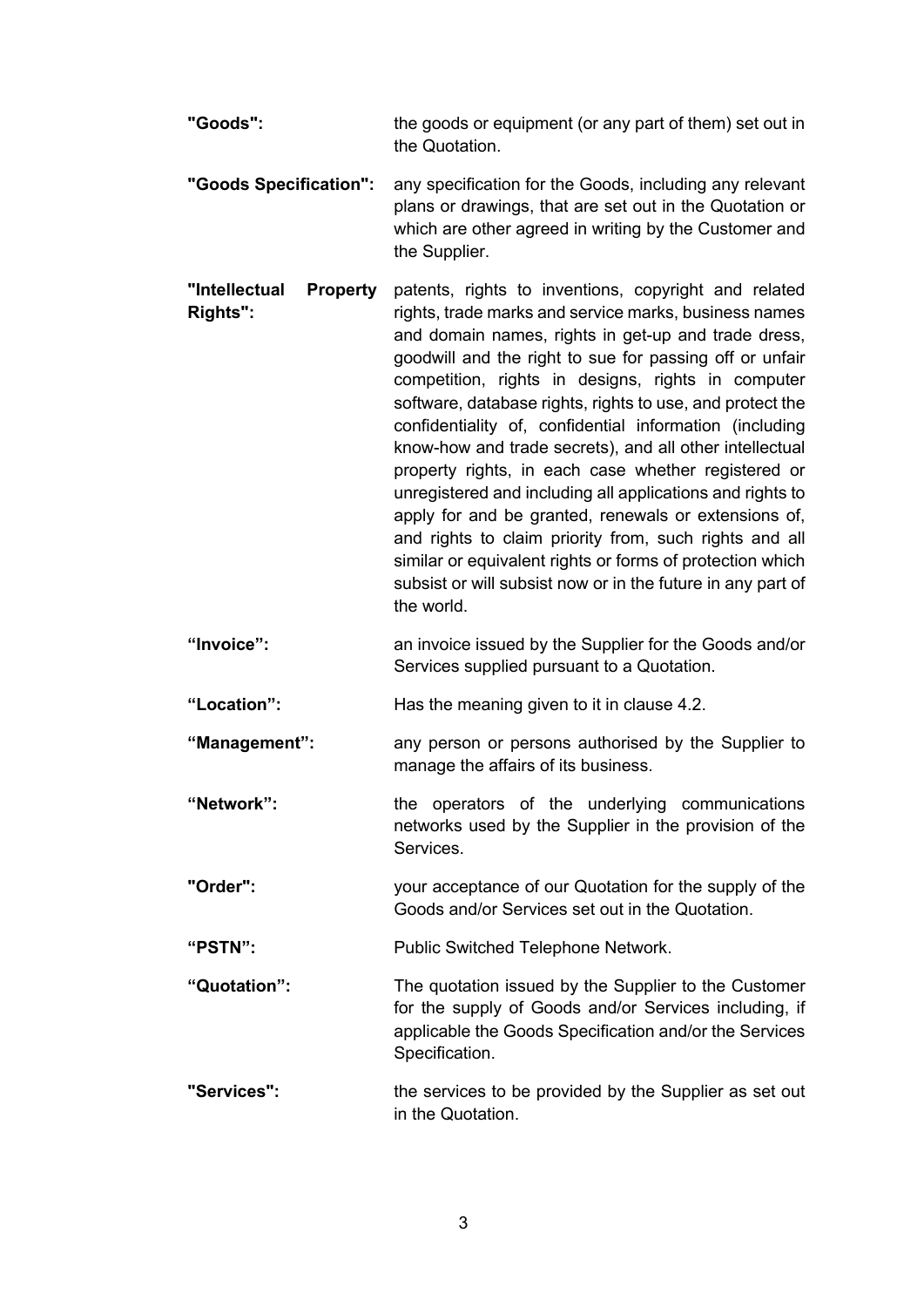| "Service<br>Specification":                                  | any specification for the Goods, including any relevant<br>plans or drawings, that are set out in the Quotation or<br>which are other agreed in writing by the Customer and<br>the Supplier.                                                                                                                                                                                                                                 |  |  |  |  |  |  |
|--------------------------------------------------------------|------------------------------------------------------------------------------------------------------------------------------------------------------------------------------------------------------------------------------------------------------------------------------------------------------------------------------------------------------------------------------------------------------------------------------|--|--|--|--|--|--|
| "Service Term":                                              | the period of time for which the supply of any recurring<br>Services by the Supplier is set out in the Quotation to<br>be for.                                                                                                                                                                                                                                                                                               |  |  |  |  |  |  |
| "Special Conditions":                                        | The terms and conditions set out at Schedules $1 - 6$ for<br>the provision of the Goods and/or Services to which<br>those conditions relate.                                                                                                                                                                                                                                                                                 |  |  |  |  |  |  |
| "Supplier"<br>(also<br>referred to as 'we', 'us',<br>'our'): | means 360Coms Limited a company registered in<br>England and Wales under company number 2656999<br>of Unity House, Compass Point Business Park, St Ives,<br>Cambridgeshire, PE27 5JL and includes all employees<br>and agents of 360Coms Limited.                                                                                                                                                                            |  |  |  |  |  |  |
| "Supplier's<br><b>Equipment":</b>                            | has the meaning given in clause 8.1.8.                                                                                                                                                                                                                                                                                                                                                                                       |  |  |  |  |  |  |
| "Territory":                                                 | otherwise,<br>specified<br>the<br>United<br>unless<br>means<br>Kingdom.                                                                                                                                                                                                                                                                                                                                                      |  |  |  |  |  |  |
| "Third Party Software<br>Licence":                           | a licence under which the Supplier supplies third party<br>software to the Customer as part of the supply of<br>Goods and/or Services.                                                                                                                                                                                                                                                                                       |  |  |  |  |  |  |
| "User(s)":                                                   | any person permitted by the Customer to use the<br>Services.                                                                                                                                                                                                                                                                                                                                                                 |  |  |  |  |  |  |
| "UK<br>Data<br>Legislation":                                 | Protection all applicable data protection and privacy legislation in<br>force from time to time in the UK including the General<br>Data Protection Regulation ((EU) 2016/679); the Data<br>Protection Act 2018; the Privacy and Electronic<br>Communications Directive (2002/58/EC) (as updated<br>by Directive 2009/136/EC) and the Privacy and<br>Electronic Communications Regulations 2003 (SI<br>2003/2426) as amended. |  |  |  |  |  |  |

- 1.2 Reference to a **person** includes a natural person, corporate or unincorporated body (whether or not having separate legal personality).
- 1.3 A reference to a person who is a natural person includes its successors and permitted assigns.
- 1.4 A reference to a statute or statutory provision is a reference to it as amended or reenacted. A reference to a statute or statutory provision includes all subordinate legislation made under that statute or statutory provision.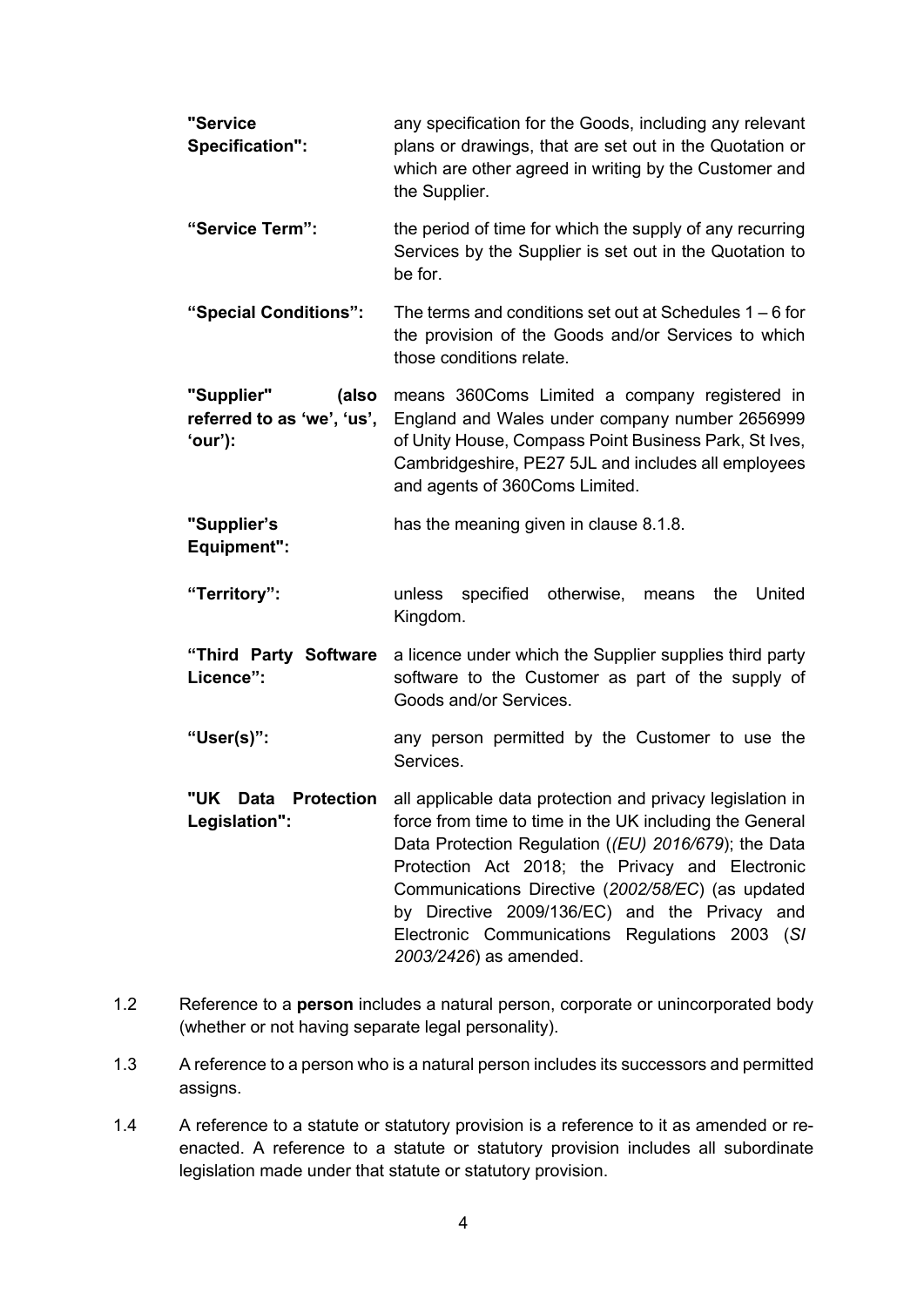- 1.5 Any words following the terms **including**, **include**, **in particular**, **for example** or any similar expression shall be construed as illustrative and shall not limit the sense of the words, description, definition, phrase or term preceding those terms.
- 1.6 A reference to **writing** or **written** includes by Royal Mail post or email.

# **2. BASIS OF CONTRACT**

- 2.1 The Order constitutes an offer by the Customer to purchase Goods and/or Services in accordance with these Conditions, including if relevant, the Special Conditions.
- 2.2 The Order shall only be deemed to be accepted when the Supplier issues written acceptance of the Order at which point and on which date the Contract between the Customer and Supplier shall come into existence ("**Commencement Date**").
- 2.3 Any samples, drawings, descriptive matter or advertising issued by the Supplier and any illustrations or descriptions of the Services contained in the Supplier's catalogues or brochures are issued or published for the sole purpose of giving an approximate idea of the Services and/or Goods described in them. They shall not form part of the Contract or have any contractual force.
- 2.4 These Conditions apply to the Contract to the exclusion of any other terms that the Customer seeks to impose or incorporate, or which are implied by law, trade custom, practice or course of dealing.
- 2.5 Any Quotation given by the Supplier shall not constitute an offer, and is only valid for a period of 30 Business Days from its date of issue, unless agreed by the Management with the Customer in writing.
- 2.6 All of these Conditions, including the Special Conditions, if relevant, shall apply to the supply of both Goods and Services except where application to one or the other is specified.

# **3. SUPPLY OF GOODS AND SERVICES**

- 3.1 The Goods and/or Services shall be as described in the Quotation and/or Invoice and in any documents referred to in the Quotation and/or Invoice or provided by the Supplier to the Customer with the Quotation and/or Invoice, unless expressly varied in writing by the Management.
- 3.2 The Customer shall indemnify the Supplier against all liabilities, costs, expenses, damages and losses (including any direct, indirect or consequential losses, loss of profit, loss of reputation and all interest, penalties and legal costs (calculated on a full indemnity basis) and all other professional costs and expenses) suffered or incurred by the Supplier arising out of or in connection with any claim made against the Supplier for actual or alleged infringement of a third party's intellectual property rights arising out of or in connection with the Supplier's use of the Goods and/or Services. This clause 3.2 shall survive termination of the Contract.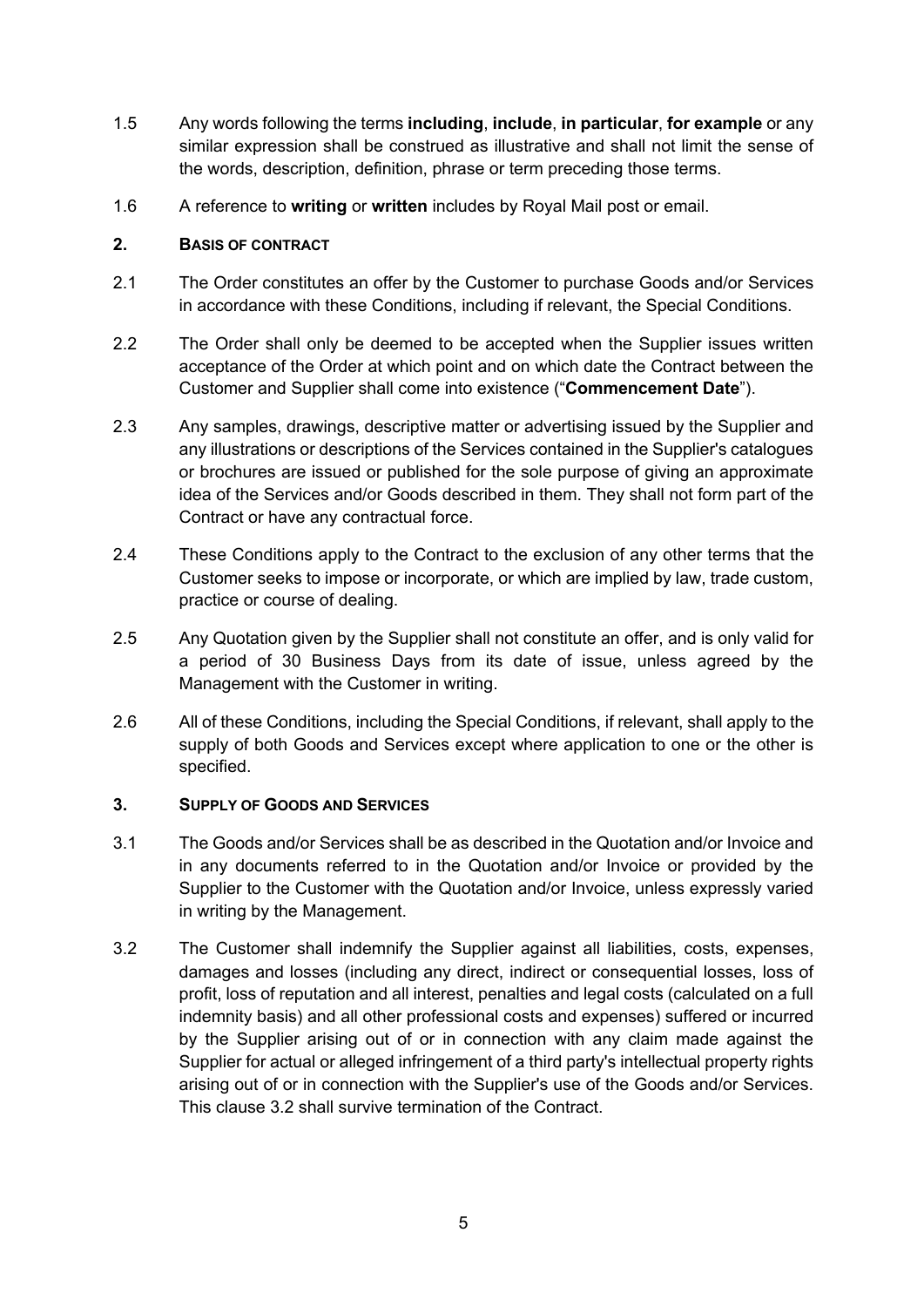3.3 The Supplier reserves the right to amend the Goods Specification and/or Services Specification if required by any applicable statutory or regulatory requirement and the Supplier shall notify the Customer in any such event.

# **4. DELIVERY OF GOODS AND SUPPLY OF SERVICES**

- 4.1 The Supplier shall ensure that the delivery of the Goods is accompanied by a delivery note which shows the date of the Order, the type and quantity of the Goods (including the code number of the Goods, where applicable), special storage instructions (if any) and, if the Order is being delivered by instalments, the outstanding balance of Goods remaining to be delivered.
- 4.2 The Supplier shall deliver the Goods and/or supply the Services to the location set out in the Order or such other location as the parties may agree ("**Location**") at any time after the Supplier notifies the Customer that the Goods and/or Services are ready.
- 4.3 Delivery of the Goods shall be completed on the completion of unloading of the Goods at the Location and/or the supply of Services shall be completed on any installation carried out by the Supplier or upon the commencement of any service provided by the Network or other third party provider being first made available to the Customer save in the case of the Customer installation of the Supplier's Equipment in which case the supply of Services shall be completed on the delivery of the Supplier's Equipment.
- 4.4 Any dates quoted for delivery of the Goods and/or the supply of Services by the Supplier are approximate only, and the time of delivery or supply is not of the essence. The Supplier shall not be liable for any delay in delivery of the Goods and/or the supply of Services that is made within 42 days of the date specified for delivery or supply that is caused by a Force Majeure Event or the Customer's failure to facilitate the supply of the Services by providing the Supplier with adequate delivery instructions, access or any other assistance or instructions that are relevant to the delivery of the Goods and/or the supply of the Services.
- 4.5 Save that this clause 4.5 shall not apply to any delays in the supply of the Services caused by the Network, subject to clause 4.7 below if the Supplier fails to deliver the Goods and/or supply the Services within 42 days of any date notified by the Supplier that delivery of the Goods and/or supply of Services would be effected by, the Customer may serve notice upon the Supplier requiring delivery of the Goods and/or supply of Services within 7 days of the date of delivery of the Customer's notice.
- 4.6 In the event delivery of the Goods by the Supplier is not effected within 7 days of the delivery of the Customer's notice pursuant to clause 4.5 above the Customer may cancel the Order with immediate effect in writing upon which the parties shall have no liability to each other.
- 4.7 If the Customer fails to accept delivery of the Goods on the Supplier seeking to effect delivery, or if the Customer fails to facilitate the supply of the Services for the reasons set out clause 4.9 on the Supplier informing the Customer that it is ready, willing and able to effect the supply of the Services then except where such failure is caused by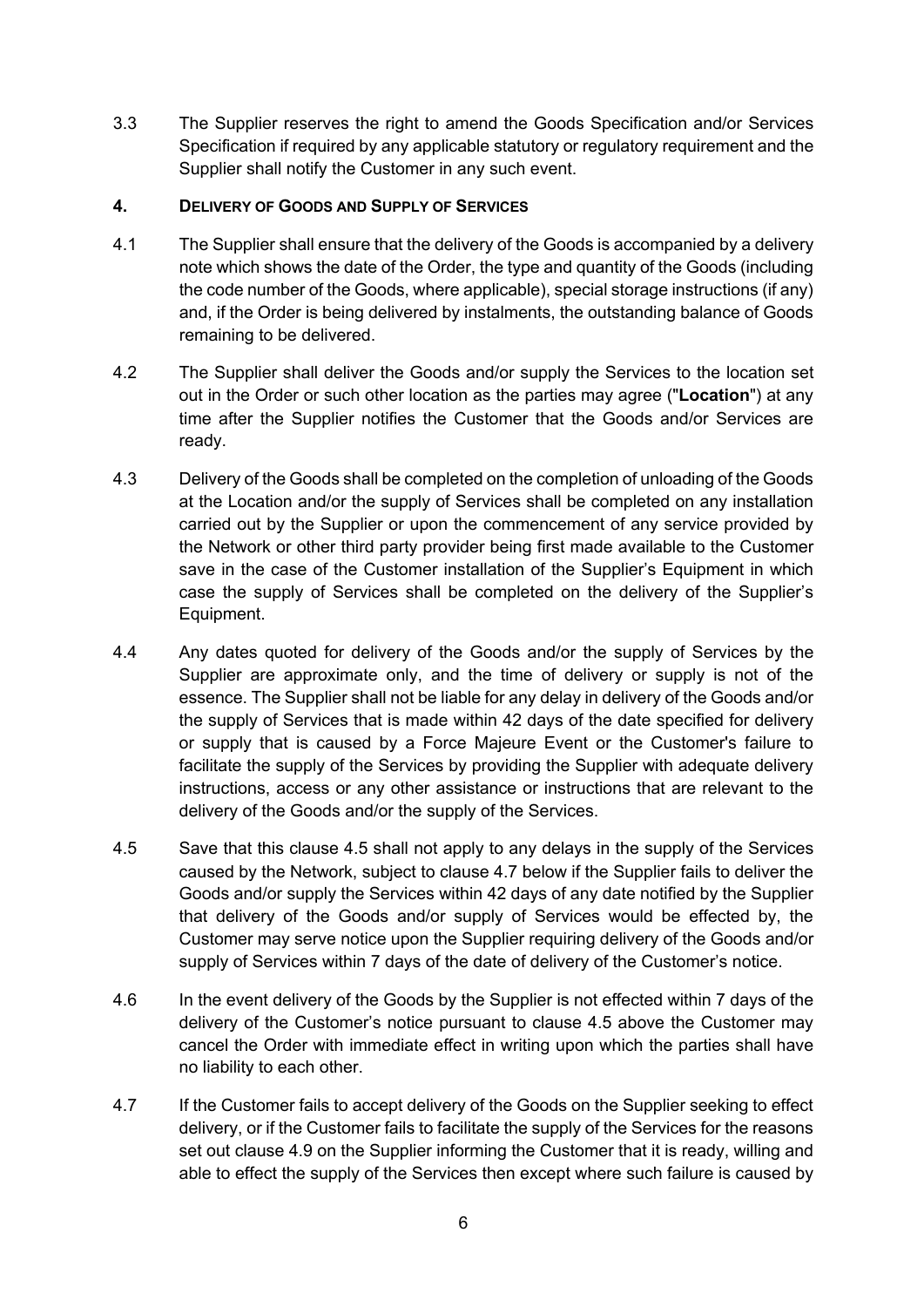a Force Majeure Event or by the Supplier's failure to comply with its obligations under the Contract:

- 4.7.1 delivery of the Goods and/or the provision of Services shall be deemed to have been completed at 9.00 am on the third Business Day following the day on which the Supplier first notified the Customer that the Goods were ready to be delivered or from when the Supplier first tried to deliver the Goods and/or from when the Supplier first sought to supply the Services upon which the Customer shall be liable for the Charges; and
- 4.7.2 in the case of the supply of Goods the Supplier shall store the Goods until delivery takes place, upon which the Customer shall be liable to pay, at the Supplier's election (such election being given by the service of written notice to this effect), an amount equal to 2% of the total Order value in which the Goods or any part of them were contained for each week or part of a week in which the Goods are stored by the Supplier in addition to the payment of a redelivery charge in an amount equal to 10% of the total Order value in which the Goods or any part of them were contained.
- 4.8 If 30 Business Days after the day on which the Supplier notified the Customer that the Goods were ready for delivery the Customer has not accepted delivery of the Goods, the Supplier may, at its election resell or otherwise dispose of part or all of the Goods and the Customer shall be liable to the Supplier for any shortfall between the price of Goods as set out in the Order and the resale price achieved by the Supplier and, in addition, the Customer shall be liable for the charges set out at clause 4.7.2 and any costs incurred by the Supplier in the sale of the Goods.
- 4.9 If 30 Business Days after the Supplier's provision of the Services is deemed to have been completed pursuant to clause 4.7.2 above the Customer has failed to facilitate the supply of the Services by providing the Supplier with access to the Location or any other of the Customer's premises as may be relevant or any other assistance or instructions that are relevant to the supply of the Services or has failed to accept the terms of a Third Party Software Licence required in order for the Supplier to be able to supply the Services or in any other way reasonably required by the Supplier, the Supplier shall, at its election be entitled to treat the Customer as having served notice terminating the Contract pursuant to clause 14.1.1 upon which the provisions of clause 15 shall apply.
- 4.10 The Supplier may deliver the Goods by instalments and the Supplier may issue and Invoice for the Goods supplied by instalments, payment of which shall be due in accordance with these Conditions. Each instalment shall constitute a separate contract. Any delay in delivery or defect in an instalment shall not entitle the Customer to cancel any other instalment.

# **5. QUALITY OF GOODS**

- 5.1 The Supplier warrants that on delivery the Goods shall:
	- 5.1.1 conform in all material respects with the Goods Specification, if applicable;
	- 5.1.2 be free from material defects in design, material and workmanship; and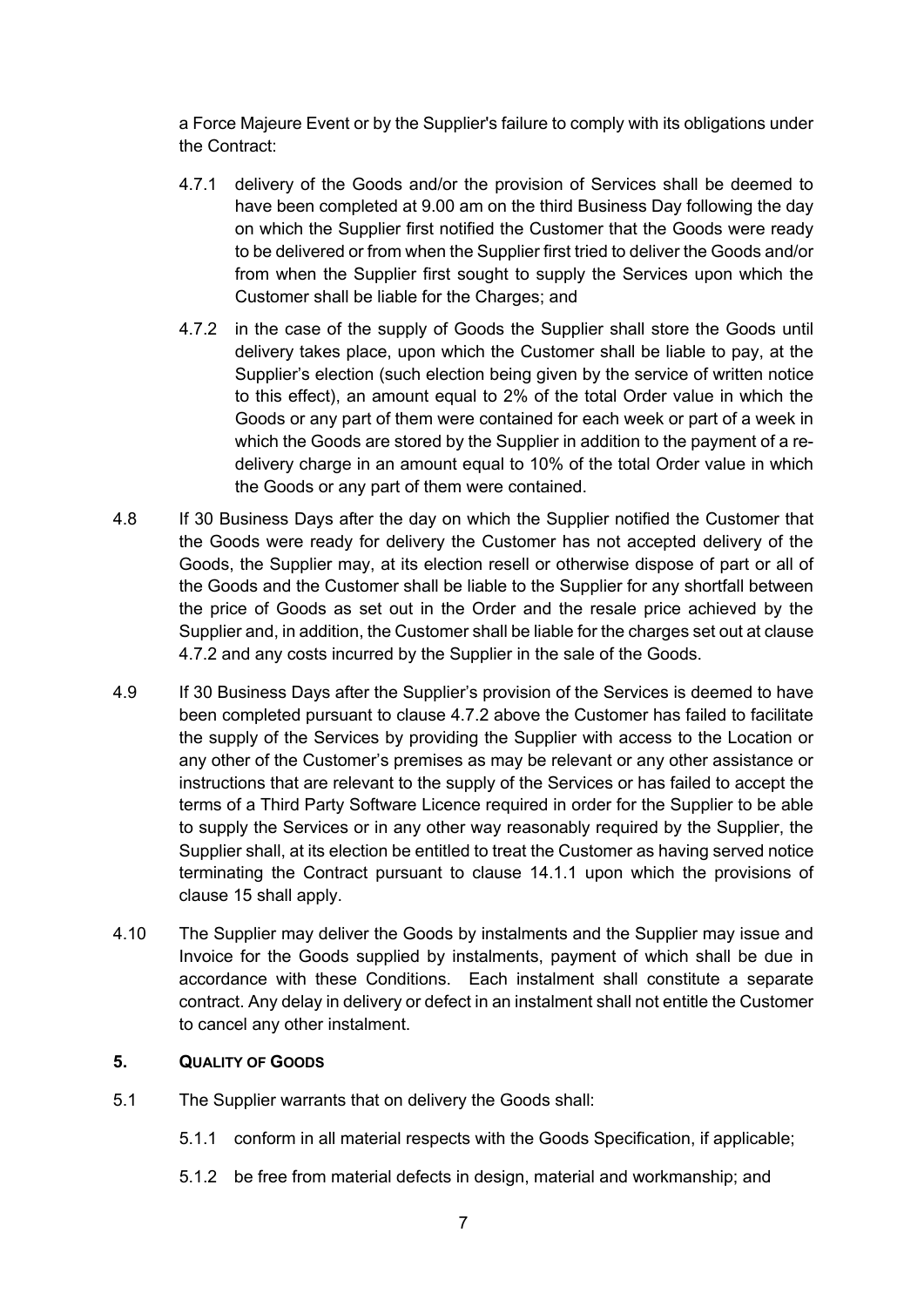- 5.1.3 be fit for any purpose held out by the Supplier.
- 5.2 Subject to clause 5.3, the Supplier shall, at its option, repair or replace any defective Goods, or refund the price of any defective Goods in full if:
	- 5.2.1 the Supplier is given a reasonable opportunity of examining such Goods; and
	- 5.2.2 the Customer (if asked to do so by the Supplier in writing) returns such Goods to the Supplier's place of business.
- 5.3 The Supplier shall not be liable for the Goods' failure to comply with the warranty in clause 5.1 if:
	- 5.3.1 the Customer makes any further use of such Goods after giving a notice in accordance with clause 5.2;
	- 5.3.2 the defect arises because the Customer failed to follow guidelines issued by the manufacturer of the equipment or the Supplier's oral or written instructions as to the storage, installation, commissioning, use or maintenance of the Goods or (if there are none) good trade practice;
	- 5.3.3 the defect arises as a result of the Supplier following any drawing, design or Goods Specification supplied by the Customer;
	- 5.3.4 the Customer alters or repairs such Goods without the written consent of the Supplier;
	- 5.3.5 the defect arises as a result of fair wear and tear, wilful damage, negligence, or abnormal working conditions; or
	- 5.3.6 the Goods differ from their description as a result of changes made to ensure they comply with applicable statutory or regulatory standards.
- 5.4 The terms of these Conditions shall apply to any repaired or replacement Goods supplied by the Supplier.

#### **6. TITLE AND RISK**

- 6.1 The risk in the Goods shall pass to the Customer as follows:
	- 6.1.1 at the time the Goods are delivered to the Customer's premises; or
	- 6.1.2 or if the Customer fails to accept delivery of the Goods, at the time that the Supplier attempted delivery of the Goods on the first occasion; or
	- 6.1.3 in the case of Goods being installed by the Supplier, at the time that the Supplier notifies the Customer that the installation is complete.
- 6.2 Title to the Goods shall not pass to the Customer until the Supplier receives payment in full (in cash or cleared funds) for all Goods supplied to the Customer and for which payment by the Customer remains outstanding whether in full or in part.
- 6.3 Until title to the Goods has passed to the Customer, the Customer shall: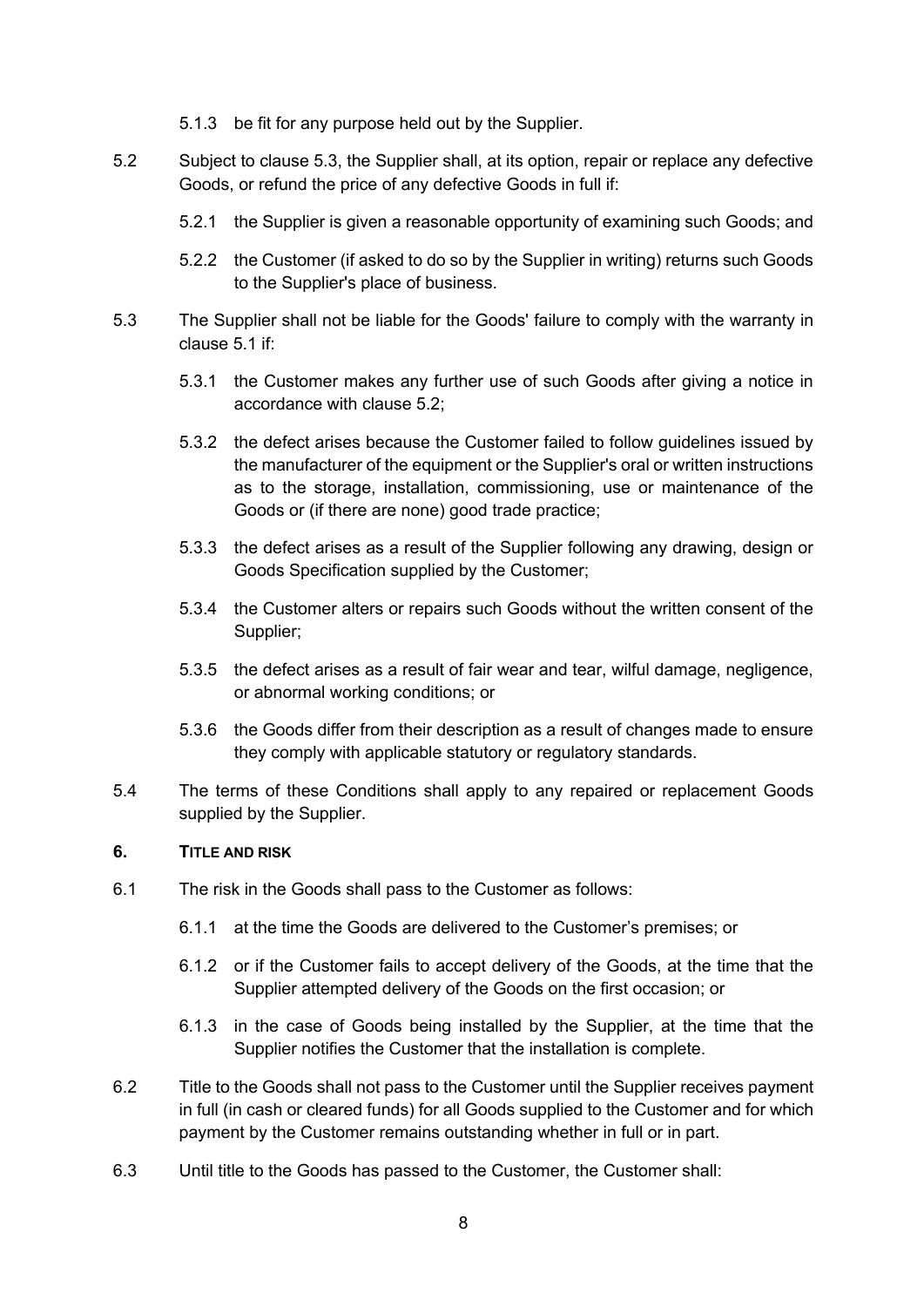- 6.3.1 store the Goods separately from all other goods held by the Customer so that they remain readily identifiable as the Supplier's property;
- 6.3.2 not remove, deface or obscure any identifying mark or packaging on or relating to the Goods;
- 6.3.3 maintain the Goods in satisfactory condition and keep them insured against all risks for their full price on the Supplier's behalf from the date of delivery;
- 6.3.4 notify the Supplier immediately if it becomes subject to any of the events listed in clause 14.2.1 to clause 14.2.3; and
- 6.3.5 give the Supplier such information relating to the Goods as the Supplier may require from time to time.
- 6.4 The Supplier may recover Goods in which title has not passed to the Customer. The Customer irrevocably licenses the Supplier, its officers, employees and agents, to enter any premises of the Customer (including with vehicles), in order to satisfy itself that the Customer is complying with the obligations in Clause 6.3, and to recover any Goods in which title has not passed to the Customer.

# **7. SUPPLY OF SERVICES**

- 7.1 The Supplier shall supply the Services to the Customer in accordance Order and in accordance with the Service Specification in all material respects.
- 7.2 The Supplier reserves the right to amend the Service Specification if necessary to comply with any applicable law or regulatory requirement, or if the amendment will not materially affect the nature or quality of the Services, and the Supplier shall notify the Customer in any such event.
- 7.3 Subject to clause 7.4 below, the Supplier warrants to the Customer that the Services will be provided using reasonable care and skill to a standard accepted in the telecommunications industry.
- 7.4 The Customer understands and accepts that the Supplier has no control over and is not liable to the Customer in respect of the following matters:
	- 7.4.1 the provision of services by the Network or other relevant third party service provider including, specifically, the Network of other relevant third party services provider outside of the United Kingdom;
	- 7.4.2 that the Services will be provided uninterrupted or free from fault at all times;
	- 7.4.3 that where a Service requires access to the internet, the consistent uninterrupted connection to the internet.
- 7.5 The Customer understands and accepts that the use of the internet by the Customer via the Services provided by the Supplier is at the Customer's own risk.

# **8. CUSTOMER'S OBLIGATIONS**

8.1 The Customer shall: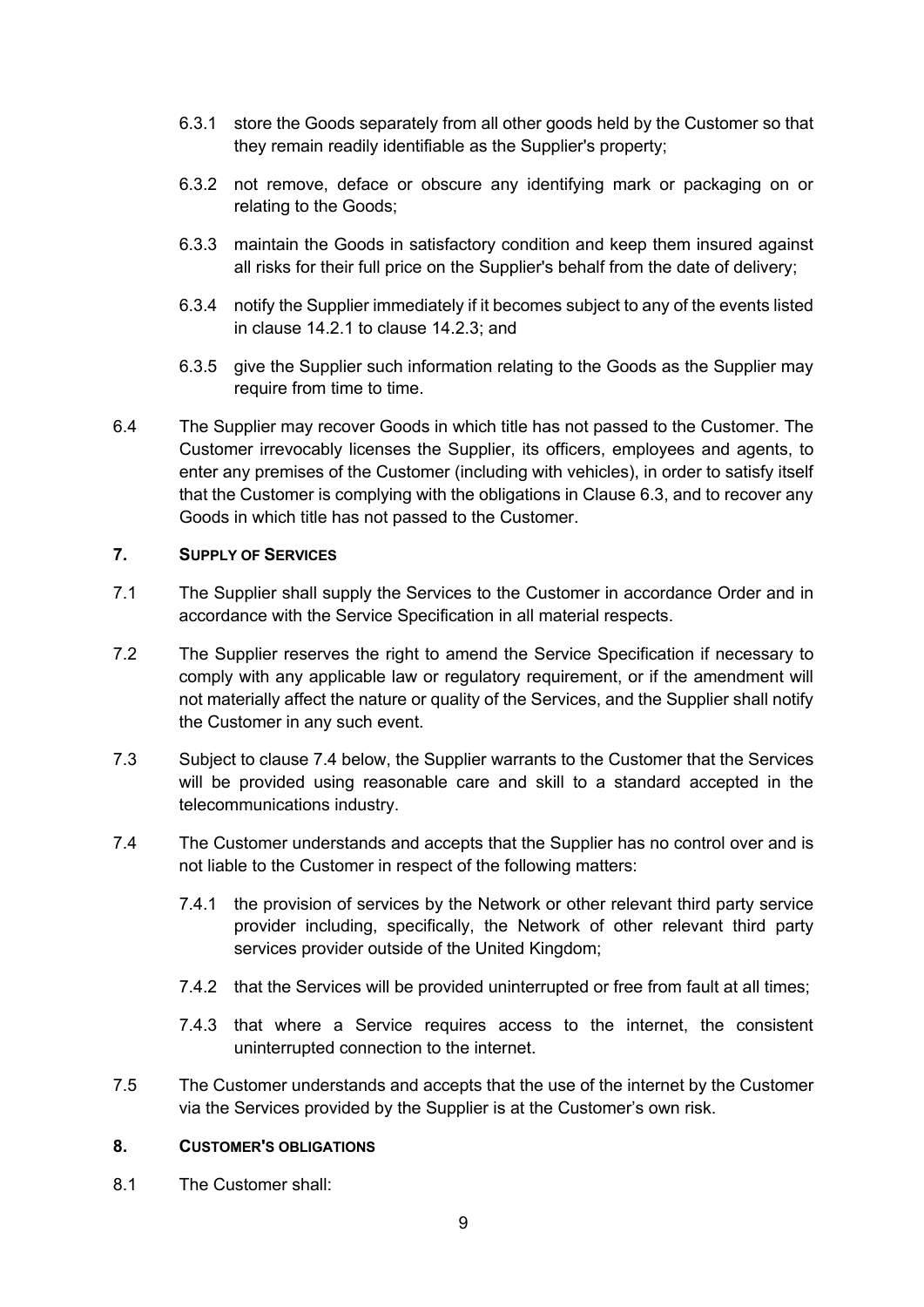- 8.1.1 ensure that the terms of the Quotation and any information it provides for the purposes of the preparation of the Goods Specification and/or the Service Specification are complete and accurate;
- 8.1.2 co-operate with the Supplier in all matters relating to the Services;
- 8.1.3 provide the Supplier, its employees, agents, consultants and subcontractors, with access to the Customer's premises, office accommodation and other facilities as reasonably required by the Supplier to provide the Services;
- 8.1.4 provide the Supplier with such information and materials as the Supplier may reasonably require in order to supply the Services, and ensure that such information is complete and accurate in all material respects;
- 8.1.5 prepare the Customer's premises for the supply of the Services;
- 8.1.6 comply with all applicable laws, including health and safety laws;
- 8.1.7 comply with the Supplier's reasonable instructions relating to the use of the Goods and/or Services; and
- 8.1.8 keep all devices, equipment and other property of the Supplier ("**Supplier's Equipment**"), supplied to the Customer at the Location or elsewhere for the purposes of the supply of the Goods and/or Services or otherwise in safe custody at its own risk, maintained in good condition until returned to the Supplier, and not dispose of or use the Supplier Equipment other than in accordance with the Supplier's written instructions or authorisation.
- 8.2 The Customer shall not use the Goods and/or Services:
	- 8.2.1 for any illegal or other unlawful purpose;
	- 8.2.2 for any immoral, indecent, threatening, hateful or malicious purpose or for the purpose of making nuisance calls;
	- 8.2.3 send unsolicited advertising or spam;
	- 8.2.4 in any way which may infringe any intellectual property rights of the Supplier, the manufacturer of the Goods, the Network or any other third party;
	- 8.2.5 in any way that could cause damage to the reputation of the Supplier, the manufacturer of the Goods, the Network or any other third party;
	- 8.2.6 to abuse, threaten or intimidate the Supplier's staff or those of the manufacturer of the Goods, the Network or any other third party;
	- 8.2.7 otherwise than in accordance with the Supplier's and any Network policies for acceptable and fair use and any relevant internet standards.
- 8.3 The Customer shall not, and not allow any third party on its behalf to: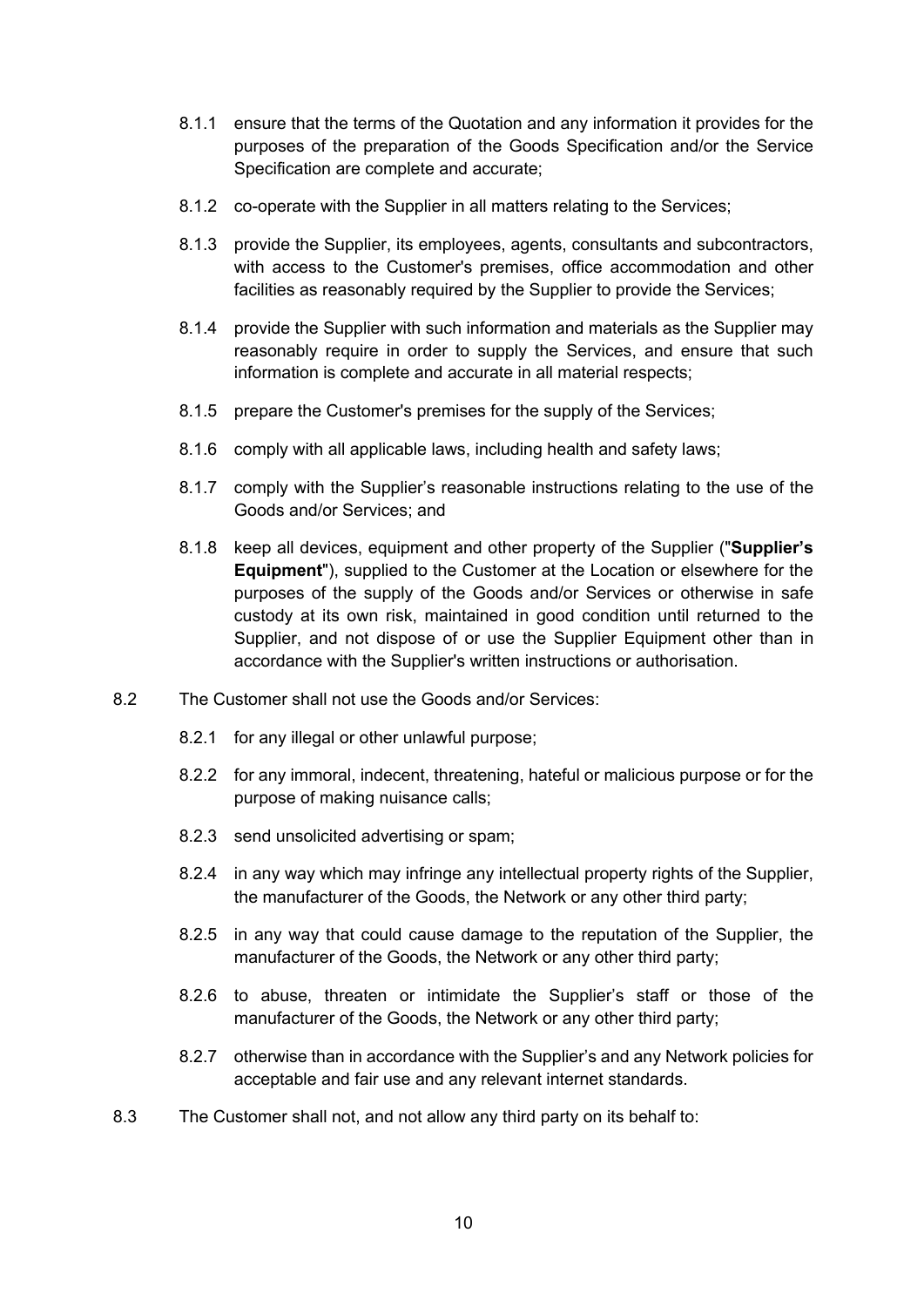- 8.3.1 install any software, device or piece of equipment for the purpose of re-routing Network services (including voice, data and internet) to or from the Network, including, but not limited to, a GSM Gateway;
- 8.3.2 do anything to modify or otherwise interfere with the Services supplied by the Supplier, including, but not limited to, the installation of any software, device or piece of equipment solely for the purposes of reducing or otherwise circumventing the Charges;
- 8.3.3 use the Goods and/or the Services in a manner contrary to the purpose for which the Goods and/or Services are supplied by the Supplier or otherwise in breach of these Conditions;
- 8.3.4 copy, alter, adapt, translate, develop, decompile, license, sub-license, reverse engineer or resell any of the Goods and/or Services unless expressly permitted to do so by the Supplier or to the extent permitted by law.
- 8.4 If the Supplier's performance of any of its obligations under the Contract is impacted, prevented or delayed by any act or omission by the Customer or failure by the Customer to perform any relevant obligation ("**Customer Default**"):
	- 8.4.1 without limiting or affecting any other right or remedy available to it, the Supplier shall have the right to suspend the delivery of the Goods and/or supply of the Services until the Customer remedies the Customer Default, and to rely on the Customer Default to relieve it from the performance of any of its obligations, in each case to the extent the Customer Default prevents or delays the Supplier's performance of any of its obligations;
	- 8.4.2 the Supplier shall not be liable for any costs or losses sustained or incurred by the Customer arising directly or indirectly from the Supplier's failure or delay to perform any of its obligations as set out in this clause 8.34; and
	- 8.4.3 the Customer shall reimburse the Supplier on written demand for any costs or losses sustained or incurred by the Supplier arising directly or indirectly from the Customer Default.

# **9. CHARGES AND PAYMENT**

- 9.1 The price for the Goods and/or Services shall be the price set out in the Order or, if no price is specified in the Order, the Supplier's standard price for the Goods and/or Services applicable at the Commencement Date pursuant to clause 2.2.
- 9.2 In relation to the provision of the Services consisting of ad-hoc, break fix, one-off maintenance and repair services:
	- 9.2.1 the Supplier shall charge and the Customer shall be liable to pay a price calculated on a time and materials basis in accordance with the Supplier's daily fee rates applicable from time to time;
	- 9.2.2 the Supplier's daily fee rates for each individual person are calculated on the basis of a seven-hour day from 9.00 am to 5.00 pm worked on Business Days;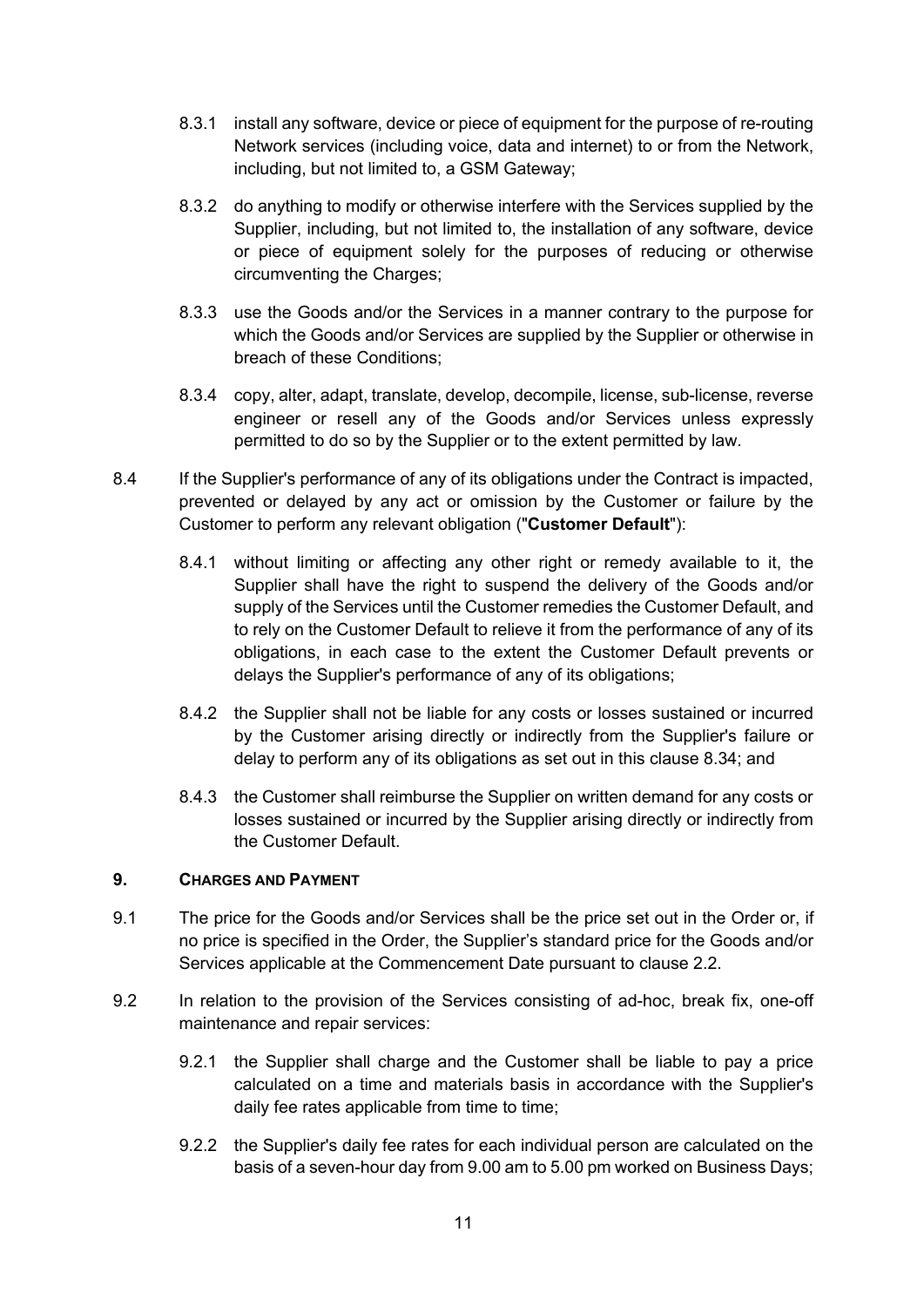- 9.2.3 the Supplier shall be entitled to charge an overtime rate of 150% of the daily fee rate (on a pro-rata hourly basis) for any time worked by the Supplier or any sub-contractors whom the Supplier engages in connection with the provision of Services outside the hours referred to in clause 9.2.2; and
- 9.2.4 the Supplier shall be entitled to charge and the Customer shall be liable to pay any expenses reasonably incurred by the Supplier or by any sub-contractors whom the Supplier engages in connection with the Services including travelling expenses, hotel costs, subsistence and any associated expenses, and for the cost of services provided by third parties and required by the Supplier for the performance of the Services, and for the cost of any materials.
- 9.3 The Supplier shall be entitled to increase the price for the supply of subscription, rental or other recurring charges applicable in the provision of the Services, by giving 30 days' notice to the Customer at any time, to reflect any increase in the cost of the provision of Services incurred by the Supplier that is due to:
	- 9.3.1 any factor beyond the control of the Supplier (including foreign exchange fluctuations, increases in taxes and duties, new laws or regulations, increased charges to the Supplier by the Network or other third party charges);
	- 9.3.2 any request by the Customer to change the terms of the provision of the Services where such request is expressly accepted by the Supplier; or
	- 9.3.3 any act or omission on the part of the Customer that has the effect of causing an increase to the cost of the supply of the Services by the Supplier to the Customer.
- 9.4 In respect of Goods, the Supplier shall issue an electronic Invoice to the Customer on or at any time after completion of delivery. Subject to clause 9.5 below, in respect of the supply of the Services, the Supplier shall issue an electronic Invoice to the Customer on provision of the Services (as applicable).
- 9.5 The Customer, within 10 days of receiving an Invoice, shall pay to the Supplier in full and in cleared funds by way of Direct Debit:
	- 9.5.1 all subscription, rental or other recurring charges in advance; and
	- 9.5.2 any voice, data or internet usage charges (including any international calls and/or text messages) in arrears;

to the Supplier's bank account as follows:

| Name of account: | 360ComsLtd (Billing Account)            |  |  |  |  |  |
|------------------|-----------------------------------------|--|--|--|--|--|
| Bank name:       | <b>HSBC UK Bank Plc</b>                 |  |  |  |  |  |
| Bank address:    | Cathedral Square, Peterborough, PE1 1XL |  |  |  |  |  |
| Account number:  | 22772795                                |  |  |  |  |  |
| Sort code:       | 40-36-15                                |  |  |  |  |  |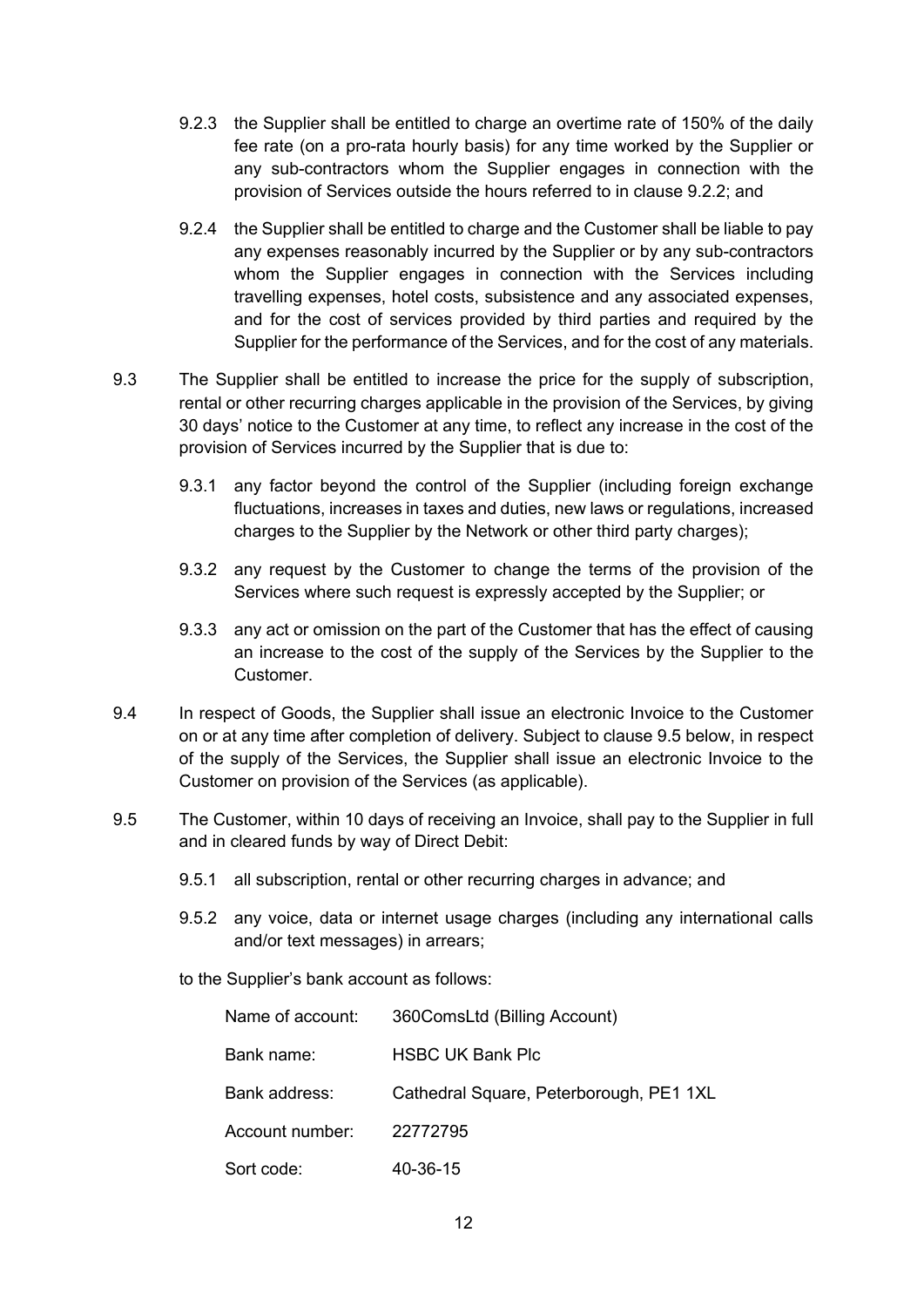- 9.6 Any payment made by the Customer to the Supplier other than by way of Direct Debit shall be subject to an administration charge of £20.
- 9.7 All other charges due and owing by the Customer to the Supplier shall be due for payment by the Customer within 10 days of the Supplier issuing an Invoice to the Customer.
- 9.8 Time for payment by the Customer shall be of the essence of the Contract.
- 9.9 Unless stated in the Order as already including value added tax (**"VAT"**), all amounts payable by the Customer under the Contract are exclusive of amounts in respect of VAT chargeable from time to time. Where any taxable supply for VAT purposes is made under the Contract by the Supplier to the Customer, the Customer shall, pay to the Supplier such additional amounts in respect of VAT as are chargeable on the supply of the Goods and/or Services at the same time as payment is due for the supply of the Goods and/or Services.
- 9.10 If the Customer fails to make a payment due to the Supplier under the Contract by the due date, then, without limiting the Supplier's remedies under clause 14 (Termination), the Customer shall:
	- 9.10.1 Pay a late payment charge of £25 per overdue invoice; and
	- 9.10.2 Pay interest on the overdue sum from the due date until payment of the overdue sum, whether before or after judgment. Interest under this clause 9.10 will accrue each day at 4% a year above the Bank of England's base rate from time to time.
- 9.11 All amounts due under the Contract shall be paid in full without any set-off, counterclaim, deduction or withholding (other than any deduction or withholding of tax as required by law).
- 9.12 The Supplier reserves its rights, without limiting its remedies under clause 14 (Termination), to recover any outstanding payment due together with interest as a debt from the Customer. The Supplier may instruct a third-party debt collection agency or solicitors to recover the debt on its behalf and the Customer shall be liable to pay to the Supplier the legal costs incurred by the Supplier in this regard.
- 9.13 Invoices shall be deemed to have been accepted if the customer does not present any objection in writing, clearly identifying the disputed invoice and the reason(s) whit it is challenged, to 360Coms Ltd within 30 days of the invoice date.
- 9.14 The customer acknowledges that they have 90 days from connection date to claim any termination fee settlements 360Coms Ltd have agreed to pay as stated on the order form. A copy of third-party invoice for early termination fees along with the customers invoices are required for the payment to be processed. Buy-outs will be settled 30days from acceptance that the third party invoice in verified.

# **10. INTELLECTUAL PROPERTY RIGHTS**

10.1 All Intellectual Property Rights in or arising out of or in connection with the supply of Goods and/or Services by the Supplier (other than Intellectual Property Rights in any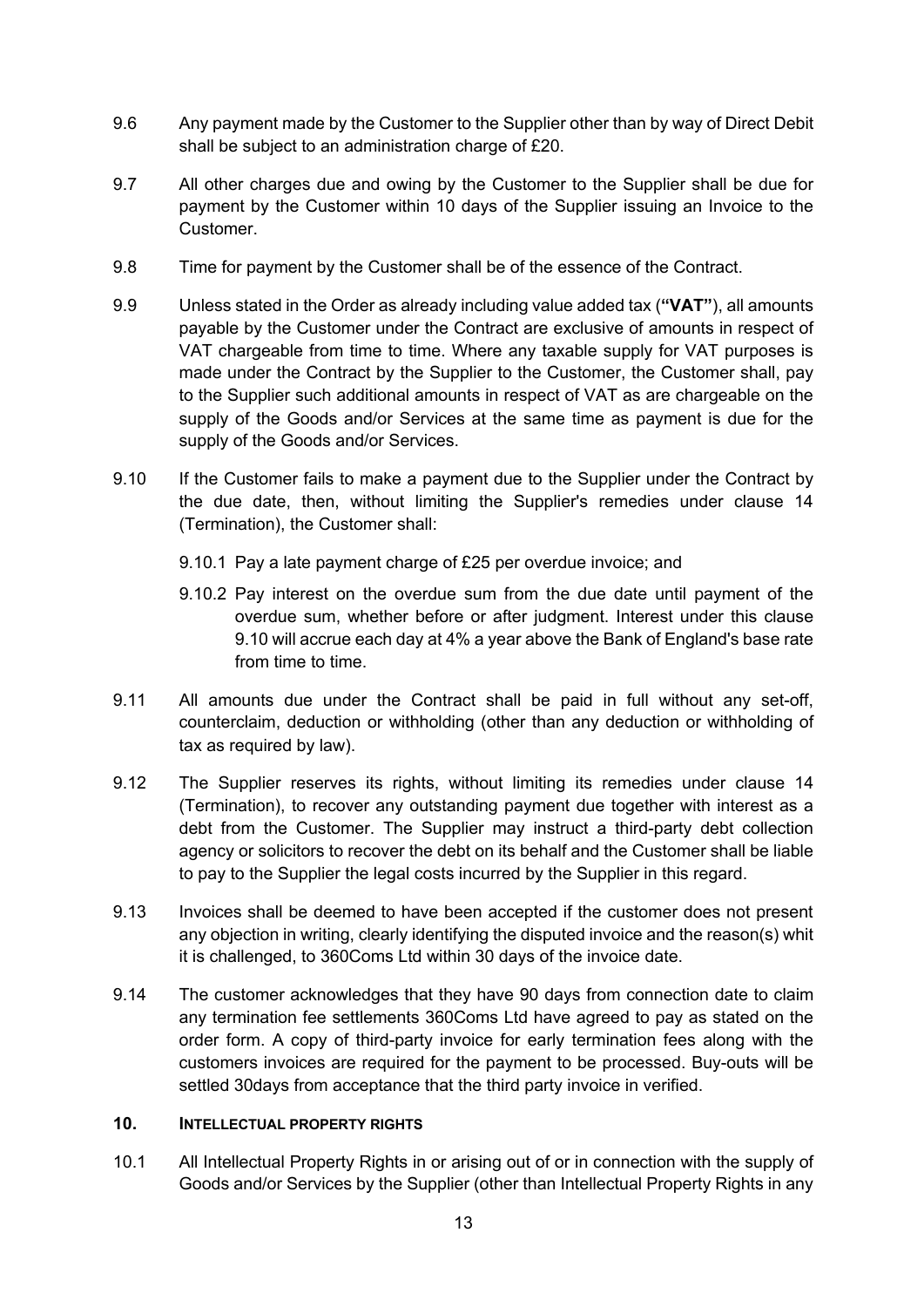materials provided by the Customer) shall belong to the Supplier or to the manufacturer of the Supplier's Equipment, the manufacturer of the Goods, by the Network or by such other third party supplier as is appropriate.

- 10.2 The Customer will not infringe any copyright, or registered or unregistered trademark rights belonging to the Supplier or to the manufacturer of the Supplier's Equipment, the manufacturer of the Goods, by the Network or by such other third party supplier as is appropriate.
- 10.3 The Customer grants the Supplier a fully paid-up, non-exclusive, royalty-free nontransferable licence to copy and modify any materials provided by the Customer to the Supplier for the term of the Contract for the purpose of providing the Services to the Customer.

# **11. DATA PROTECTION**

- 11.1 Both parties will comply with all applicable requirements of the Data Protection Legislation. This clause 11 is in addition to, and does not relieve, remove or replace, a party's obligations or rights under the Data Protection Legislation. In this clause 11, **Applicable Laws** means (for so long as and to the extent that they apply to the Supplier) the law of the European Union, the law of any member state of the European Union and/or Domestic UK Law; and **Domestic UK Law** means the UK Data Protection Legislation and any other law that applies in the UK.
- 11.2 The parties acknowledge that for the purposes of the Data Protection Legislation, the Customer is the controller and the Supplier is the processor.
- 11.3 Without prejudice to the generality of clause 11.1, the Customer will ensure that it has all necessary appropriate consents and notices in place to enable lawful transfer of the personal data to the Supplier for the duration and purposes of the Contract.
- 11.4 Without prejudice to the generality of clause 11.1, the Supplier shall, in relation to any personal data processed in connection with the performance by the Supplier of its obligations under the Contract:
	- 11.4.1 process that personal data only for purposes strictly required in order for the Supplier to supply the Goods and/or Services unless the Supplier is required by Applicable Laws to otherwise process that personal data. Where the Supplier is relying on Applicable Laws as the basis for processing personal data, the Supplier shall promptly notify the Customer of this before performing the processing required by the Applicable Laws unless those Applicable Laws prohibit the Supplier from so notifying the Customer;
	- 11.4.2 ensure that it has in place reasonable technical and organisational measures, to protect against unauthorised or unlawful processing of personal data and against accidental loss or destruction of, or damage to, personal data, appropriate to the harm that might result from the unauthorised or unlawful processing or accidental loss, destruction or damage and the nature of the data to be protected, having regard to the state of technological development and the cost of implementing any measures;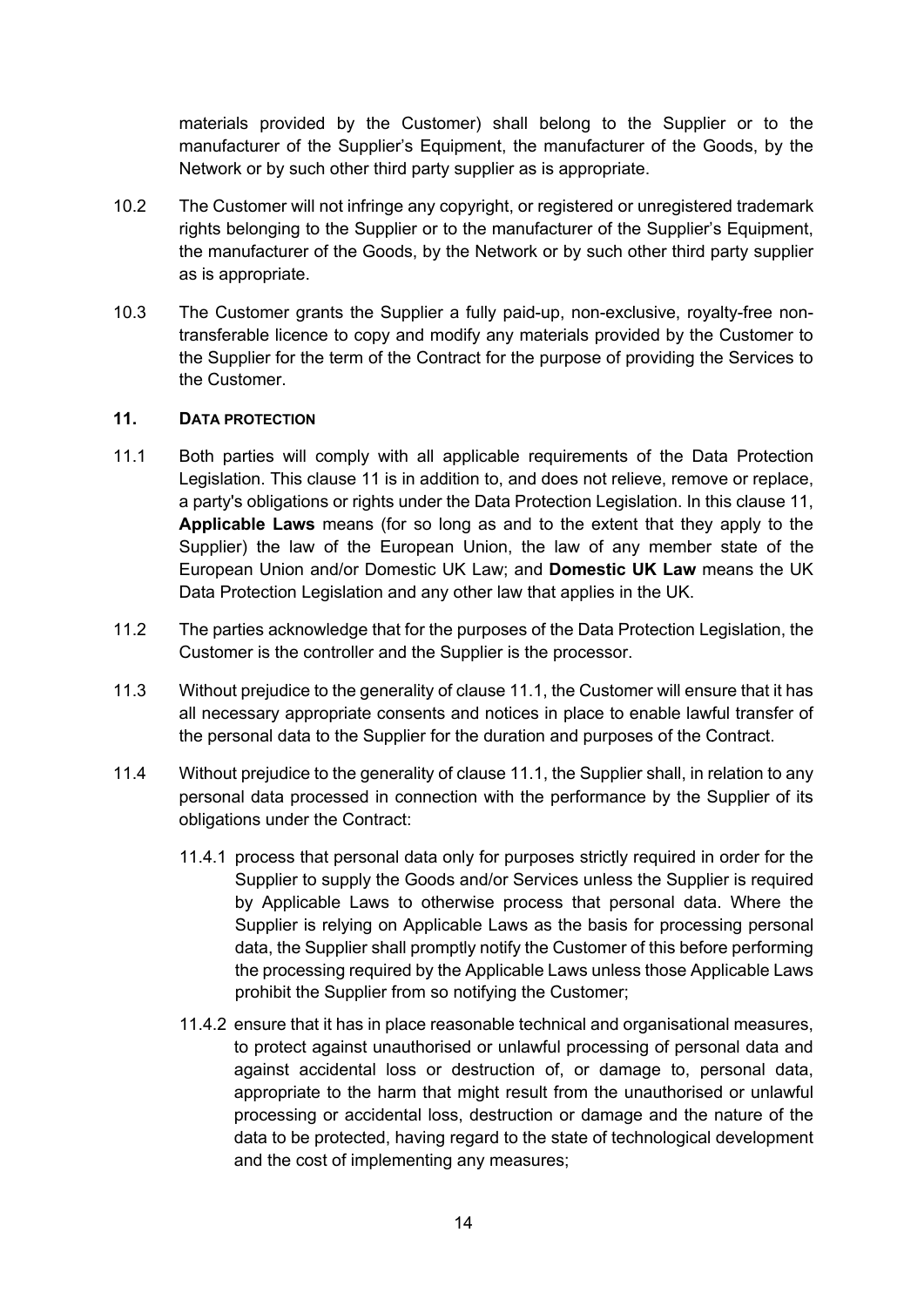- 11.4.3 ensure that all personnel who have access to and/or process personal data are obliged to keep the personal data confidential; and
- 11.4.4 not transfer any personal data outside of the European Economic Area unless the prior written consent of the Customer has been obtained and the following conditions are fulfilled:
	- (a) the Customer or the Supplier has provided appropriate safeguards in relation to the transfer;
	- (b) the data subject (as defined in the Data Protection Legislation) has enforceable rights and effective legal remedies;
	- (c) the Supplier complies with its obligations under the Data Protection Legislation by providing an adequate level of protection to any personal data that is transferred; and
	- (d) the Supplier complies with reasonable instructions notified to it in advance by the Customer with respect to the processing of the personal data;
- 11.4.5 assist the Customer, at the Customer's cost, in responding to any request from a data subject and in ensuring compliance with its obligations under the Data Protection Legislation with respect to security, breach notifications, impact assessments and consultations with supervisory authorities or regulators;
- 11.4.6 notify the Customer without undue delay on becoming aware of a personal data breach;
- 11.4.7 at the written direction of the Customer, delete or return personal data and copies thereof to the Customer on termination of the Contract unless required by Applicable Law to store the personal data; and
- 11.4.8 maintain complete and accurate records and information to demonstrate its compliance with this clause 11 and immediately inform the Customer if, in the opinion of the Supplier, an instruction infringes the Data Protection Legislation.
- 11.5 The Supplier may, at any time on not less than 30 days' notice to the Customer, revise this clause 11 by replacing it with any applicable controller to processor standard clauses or similar terms forming part of an applicable certification scheme (which shall apply when replaced by attachment to the Contract).

# **12. CONFIDENTIALITY**

- 12.1 Each party undertakes that it shall not at any time during the Contract, and for a period of 2 years after termination of the Contract, disclose to any person any confidential information concerning the business, affairs, customers, clients or suppliers of the other party, except as permitted by clause 12.2.
- 12.2 Each party may disclose the other party's confidential information*:*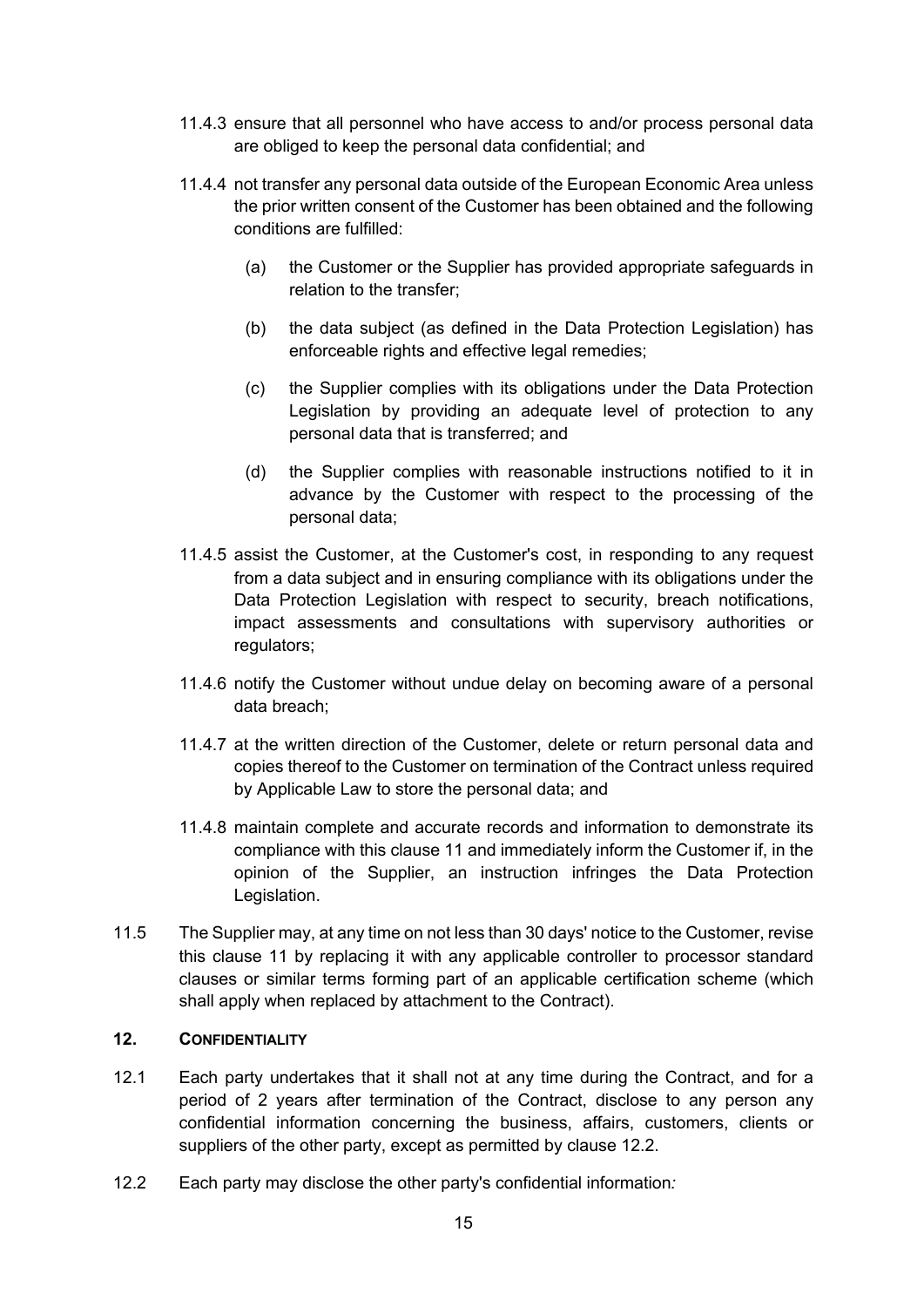- 12.2.1 to its employees, officers, representatives, subcontractors or advisers who need to know such information for the purposes of carrying out the party's obligations under the Contract. Each party shall ensure that its employees, officers, representatives, subcontractors or advisers to whom it discloses the other party's confidential information comply with this clause 12; and
- 12.2.2 as may be required by law, a court of competent jurisdiction or any governmental or regulatory authority*.*
- 12.3 Neither party shall use the other party's confidential information for any purpose other than to perform its obligations under the Contract.

# **13. LIMITATION OF LIABILITY**

- 13.1 The restrictions on liability in this clause 13 apply to every liability arising under or in connection with the Contract including liability in contract, tort (including negligence), misrepresentation, restitution or otherwise.
- 13.2 Neither party may benefit from the limitations and exclusions set out in this clause in respect of any liability arising from its deliberate default.
- 13.3 Nothing in the Contract limits any liability which cannot legally be limited, including but not limited to liability for:

13.3.1 death or personal injury caused by negligence;

13.3.2 fraud or fraudulent misrepresentation.

- 13.4 Subject to clause 13.3, the Supplier's total liability to the Customer shall not exceed a sum equal to the total amount paid by the Customer to the Supplier under the Contract in the 12 months leading up to and ending on the notification by the Buyer of the Supplier's liability or potential liability.
- 13.5 This clause 13.5 sets out specific heads of excluded loss:
	- 13.5.1 Subject to clause 13.3, the types of loss listed in clause 13.5.2 are wholly excluded by the parties.
	- 13.5.2 The following types of loss are wholly excluded:
		- (a) loss of profits;
		- (b) loss of sales or business;
		- (c) loss of agreements or contracts;
		- (d) loss of anticipated savings;
		- (e) loss of use or corruption of software, data or information;
		- (f) loss of or damage to goodwill; and
		- (g) indirect, special or consequential loss.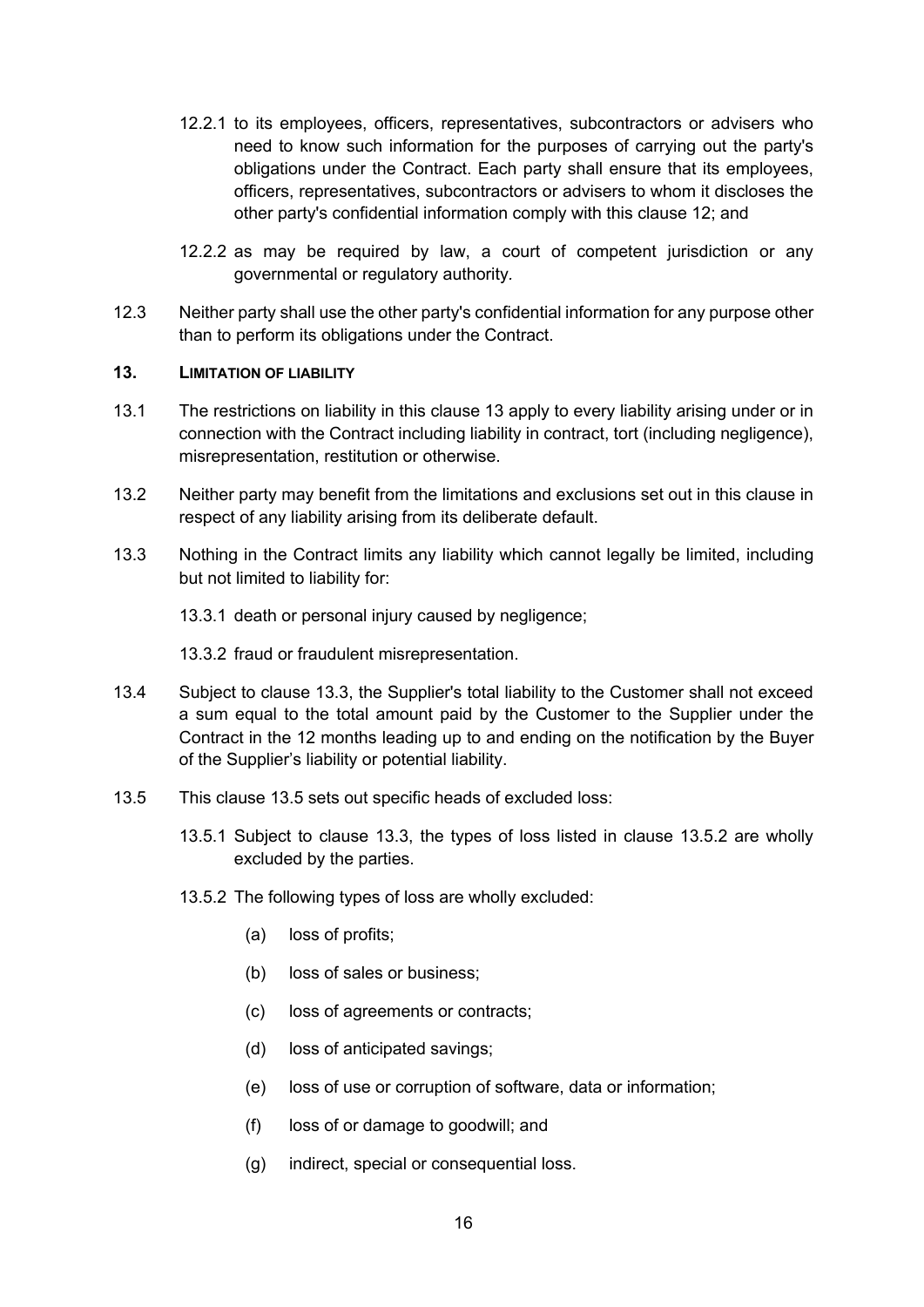- 13.6 The Supplier has given commitments as to compliance of the Goods and/or Services with relevant specifications in clause 5 and clause 7. In view of these commitments, the terms implied by sections 13 to 15 of the Sale of Goods Act 1979 and sections 3, 4 and 5 of the Supply of Goods and Services Act 1982 are, to the fullest extent permitted by law, excluded from the Contract.
- 13.7 Unless the Customer notifies the Supplier that it intends to make a claim in respect of an event within the notice period, the Supplier shall have no liability for that event. The notice period for an event shall start on the day on which the Customer became, or ought reasonably to have become, aware of the event having occurred and shall expire 30 days from that date. The notice must be in writing and must identify the event and the grounds for the claim in reasonable detail.
- 13.8 This clause 13 shall survive termination of the Contract.

#### **14. TERMINATION**

- 14.1 Without affecting any other right or remedy available to it, either party may terminate the Contract as follows:
	- 14.1.1 by the Customer giving the Supplier not less than 30 days' written notice for all Services except for leased lines provided as part of the Fixed Lines Services for which the Customer shall give not less than 90 days' written notice for each leased line;
	- 14.1.2 by the Supplier giving the Customer not less than 90 days' written notice.
- 14.2 Without affecting any other right or remedy available to it, either party may terminate the Contract with immediate effect by giving written notice to the other party if:
	- 14.2.1 the other party commits a material breach of its obligations under the Contract and (if such breach is remediable) fails to remedy that breach within 10 Business Days after receipt of notice in writing to do so;
	- 14.2.2 the other party takes any step or action in connection with its entering administration, provisional liquidation or any composition or arrangement with its creditors (other than in relation to a solvent restructuring), being wound up (whether voluntarily or by order of the court, unless for the purpose of a solvent restructuring), having a receiver appointed to any of its assets or ceasing to carry on business; or
	- 14.2.3 the other party suspends, or threatens to suspend, or ceases or threatens to cease to carry on all or a substantial part of its business.
- 14.3 Without affecting any other right or remedy available to it, the Supplier may suspend the supply of the Services or all further deliveries of the Goods or terminate the Contract or any other contract between the Customer and Supplier with immediate effect (at the Supplier's election) by giving written notice to the Customer if:
	- 14.3.1 the Customer fails to pay any amount due under the Contract on the due date for payment;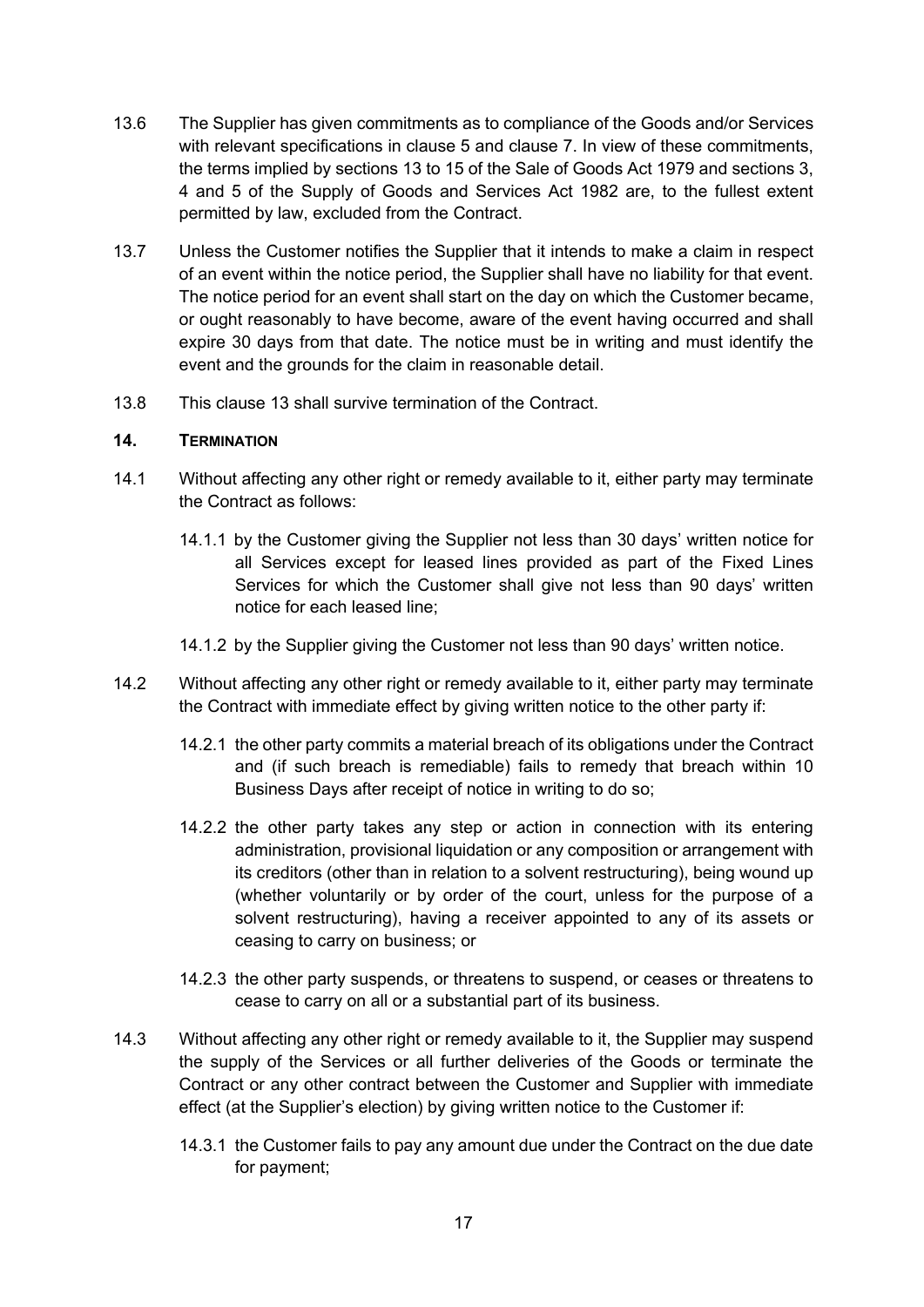- 14.3.2 the Customer becomes subject to any of the events listed in clause 14.2.1 to clause 14.2.3, or the Supplier reasonably believes that the Customer is about to become subject to any of them;
- 14.3.3 there is a change of control of the Customer.
- 14.4 Further to clause 14.3 above, the Customer shall be liable to pay to the Supplier a reconnection charge for the reconnection of any Services suspended by the Supplier as a result of the Customer failing to pay any amount due under the Contract on the due date, or otherwise pursuant to these Conditions as follows:
	- 14.4.1 For Mobile Services the charge shall be £20 per each mobile phone number and/or data SIM card;
	- 14.4.2 For Fixed Line Services, Leased/EFM/Ethernet services the charge shall be £150 per line;
	- 14.4.3 For analogue telephone phone lines the charge shall be £15 per line.

#### **15. CONSEQUENCES OF TERMINATION**

15.1 On the termination of the Contract by:

15.1.1 the Customer pursuant to clause 14.1.1 or 14.2; or

15.1.2 the Supplier pursuant to clause 14.1.2 or 14.2;

the Customer shall be liable to pay immediately:

- (a) all invoices issued by the Supplier in respect of the supply of the Goods and/or Services by the Supplier to the Customer and which remain outstanding;
- (b) any invoices raised by the Supplier subsequent to the termination of the Contract but for which no invoice has been issued;
- (c) any and all interest due to be paid on any invoices issued by the Supplier to the Customer pursuant to clause 9.10;
- (d) a fee of £15 per SIM ported to a new network of the Customer (whether mobile or data or both);
- (e) 90% of the aggregate of all subscription, rental or other recurring charges that would have been paid by the Customer to the Supplier over the remainder of the Service Term but for the termination of the Contract:
- (f) any termination charges properly due and owing by the Customer to the Network.
- 15.2 On the termination of the Contract by either party the Customer shall immediately make available to the Supplier for collection all of the Supplier's Equipment. In the event the Customer fails to do so, the Customer hereby authorises the Supplier's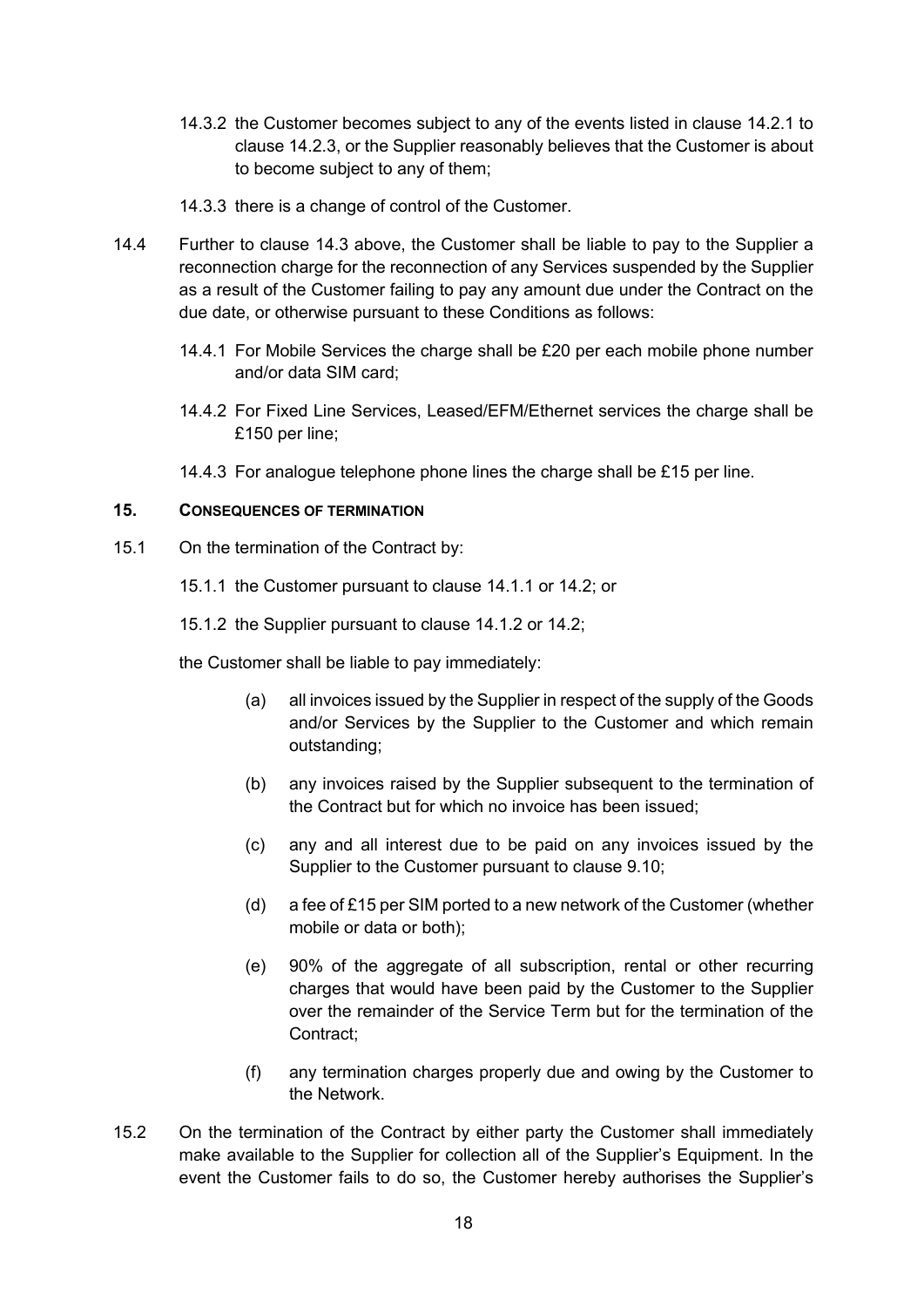entry onto the Location or any premises of the Customer at which the Supplier reasonably believes the Supplier's Equipment is located and take possession of it or, at the Supplier's election, the Supplier shall be entitled to issue an Invoice to the Customer for the cost incurred by the Supplier in purchasing the Supplier's Equipment plus an additional amount of 15%, which the Customer shall be liable to pay in accordance with these Conditions. Until the Supplier's Equipment has been returned to the Supplier or until payment of an Invoice for the cost of the Supplier's Equipment pursuant to this clause 15.3, the Customer shall be solely responsible for its safe keeping and will not use it for any purpose not connected with this Contract.

- 15.3 Termination or expiry of the Contract shall not affect any rights, remedies, obligations and liabilities of the parties that have accrued up to the date of termination or expiry, including the right to claim damages in respect of any breach of the Contract which existed at or before the date of termination or expiry.
- 15.4 Any provision of the Contract that expressly or by implication is intended to have effect after termination or expiry shall continue in full force and effect.

# **16. FORCE MAJEURE**

- 16.1 Save that this clause 16.1 shall not apply to any Charges due to be paid by the Customer to the Supplier, neither party shall be in breach of the Contract nor liable for delay in performing or failure to perform, any of its obligations under the Contract if such delay or failure result from events, circumstances or causes beyond its reasonable control including, without limitation, acts of God or natural disaster, epidemic or pandemic, wars, strikes, riots, or acts of domestic or international terrorism (a **Force Majeure Event**).
- 16.2 The affected party shall have an obligation to notify the unaffected party in writing of the Force Majeure Event as soon as reasonably practicable after the commencement of the Force Majeure Event and must use reasonable endeavours to mitigate the effect of the Force Majeure Event.
- 16.3 When the Force Majeure Event has ceased the affected party shall notify the unaffected party that the terms of the Contract shall be reinstated in full.
- 16.4 If any Force Majeure Event continues for more than 12 months either party may, acting reasonably, suspend the Services under the Contract by providing 30 days' notice to the other party and provided that the Force Majeure Event has not ceased prior to the expiry of the notice the Contract shall be suspended as applicable.
- 16.5 On the ending of the Force Majeure Event any suspension shall be lifted upon which the parties' obligation pursuant to the contract shall resume and the Service Term, if applicable, shall be extended by the period for which the Contract was suspended.

# **17. GENERAL**

# 17.1 **Assignment and other dealings.**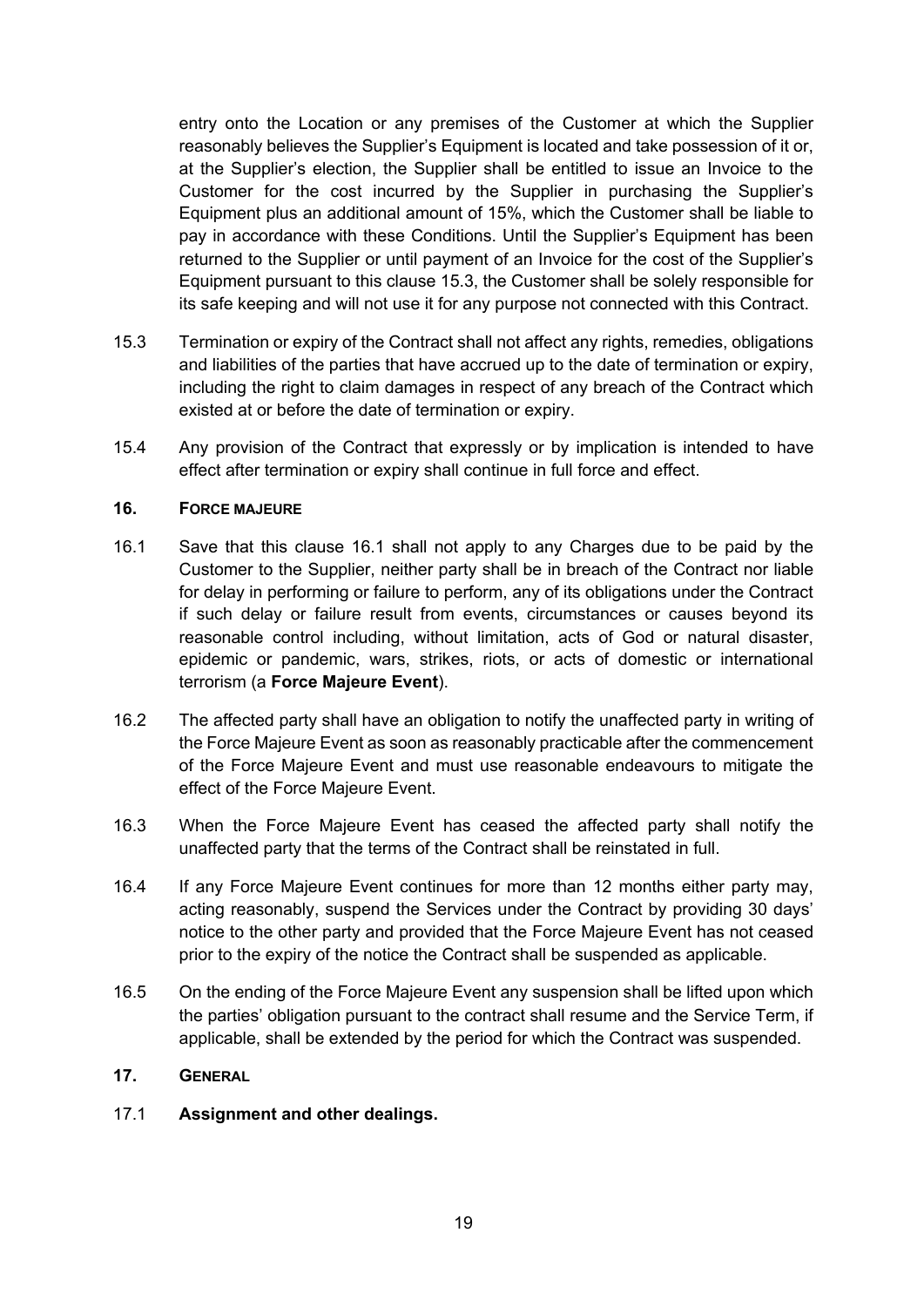- 17.1.1 The Supplier may at any time assign, mortgage, charge, subcontract, delegate, declare a trust over or deal in any other manner with any or all of its rights and obligations under the Contract.
- 17.1.2 The Customer shall not assign, transfer, mortgage, charge, subcontract, delegate, declare a trust over or deal in any other manner with any of its rights and obligations under the Contract without the prior written consent of the Supplier, such consent to be at the absolute discretion of the Supplier.

# 17.2 **Notices.**

- 17.2.1 Any notice or other communication given to a party under or in connection with the Contract shall be in writing and shall be delivered by hand or by prepaid first-class post or other next working day delivery service at its registered office (if a company) or its principal place of business (in any other case) as notified to the other party.
- 17.2.2 Any notice or communication shall be deemed to have been received:
	- (a) if delivered by hand, on signature of a delivery receipt or at the time the notice is left at the proper address; and
	- (b) if sent by pre-paid first-class post or other next working day delivery service, at 9.00 am on the second Business Day after posting or at the time recorded by the delivery service.
- 17.2.3 This clause 17.2 does not apply to the service of any proceedings or other documents in any legal action or, where applicable, any arbitration or other method of dispute resolution.
- 17.3 **Severance.** If any provision or part-provision of the Contract or these Conditions is or becomes invalid, illegal or unenforceable, it shall be deemed modified to the minimum extent necessary to make it valid, legal and enforceable. If such modification is not possible, the relevant provision or part-provision shall be deemed deleted. Any modification to or deletion of a provision or part-provision under this clause 17.3 shall not affect the validity and enforceability of the rest of the Contract or these Conditions.
- 17.4 **Waiver.** A waiver of any right or remedy under the Contract or by law is only effective if given in writing and shall not be deemed a waiver of any subsequent right or remedy. A failure or delay by a party to exercise any right or remedy provided under the Contract or by law shall not constitute a waiver of that or any other right or remedy, nor shall it prevent or restrict any further exercise of that or any other right or remedy. No single or partial exercise of any right or remedy provided under the Contract or by law shall prevent or restrict the further exercise of that or any other right or remedy.
- 17.5 **No partnership or agency.** Nothing in the Contract is intended to, or shall be deemed to, establish any partnership or joint venture between the parties, constitute either party the agent of the other, or authorise either party to make or enter into any commitments for or on behalf of the other party.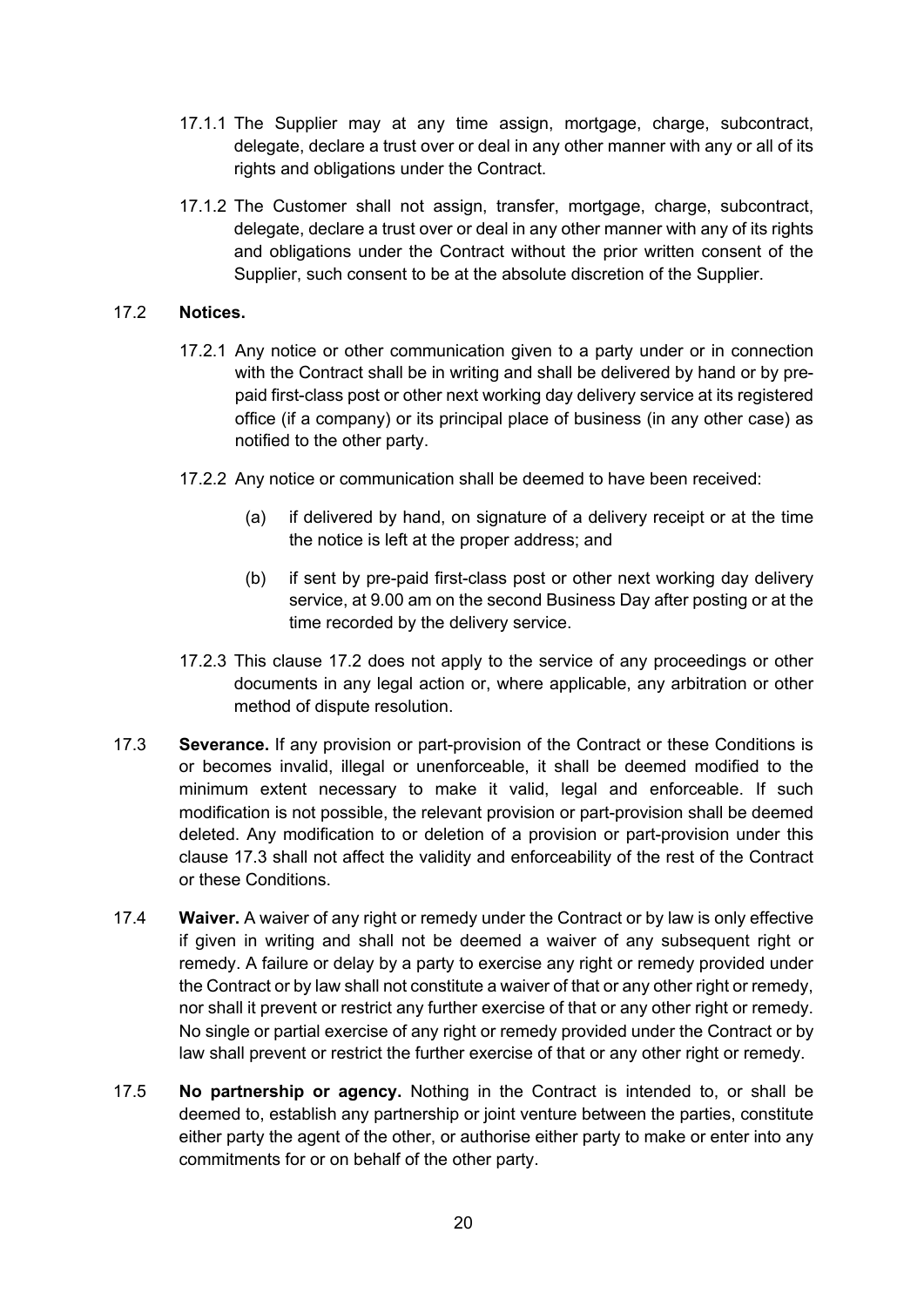# 17.6 **Entire agreement**.

- 17.6.1 The Contract constitutes the entire agreement between the parties and supersedes and extinguishes all previous agreements, promises, assurances, warranties, representations and understandings between them, whether written or oral, relating to its subject matter.
- 17.6.2 Each party acknowledges that in entering into the Contract it does not rely on, and shall have no remedies in respect of any statement, representation, assurance or warranty (whether made innocently or negligently) that is not set out in the Contract. Each party agrees that it shall have no claim for innocent or negligent misrepresentation based on any statement in the Contract.
- 17.6.3 Nothing in this clause shall limit or exclude any liability for fraud.
- 17.7 **Third party rights.** Unless it expressly states otherwise, the Contract does not give rise to any rights under the Contracts (Rights of Third Parties) Act 1999 to enforce any term of the Contract.

# 17.8 **Variation.**

- 17.8.1 Except as set out in these Conditions, no variation of the Contract shall be effective unless it is agreed in writing and signed by the parties (or their authorised representatives).
- 17.8.2 The Supplier may, from time to time, introduce new terms and conditions or amend existing terms and conditions. The Supplier will try to limit such new terms and conditions to the extent necessary for the provision of the Goods/Services and will provide the Customer with reasonable notice before doing so.
- 17.9 **Governing law.** The Contract and any dispute or claim (including non-contractual disputes or claims) arising out of or in connection with it or its subject matter or formation shall be governed by and construed in accordance with the law of England and Wales.
- 17.10 **Jurisdiction.** Each party irrevocably agrees that the courts of England and Wales shall have exclusive jurisdiction to settle any dispute or claim (including noncontractual disputes or claims) arising out of or in connection with the Contract or its subject matter or formation.
- 17.11 **Legal Representative.** Unless otherwise stated the Supplier's solicitors are:

**Nockolds 6 New Broad Street Place London EC2M 7JH**

**Ref: JNB/360Coms Telephone: 0203 892 6800 Email: jnb@nockolds.co.uk**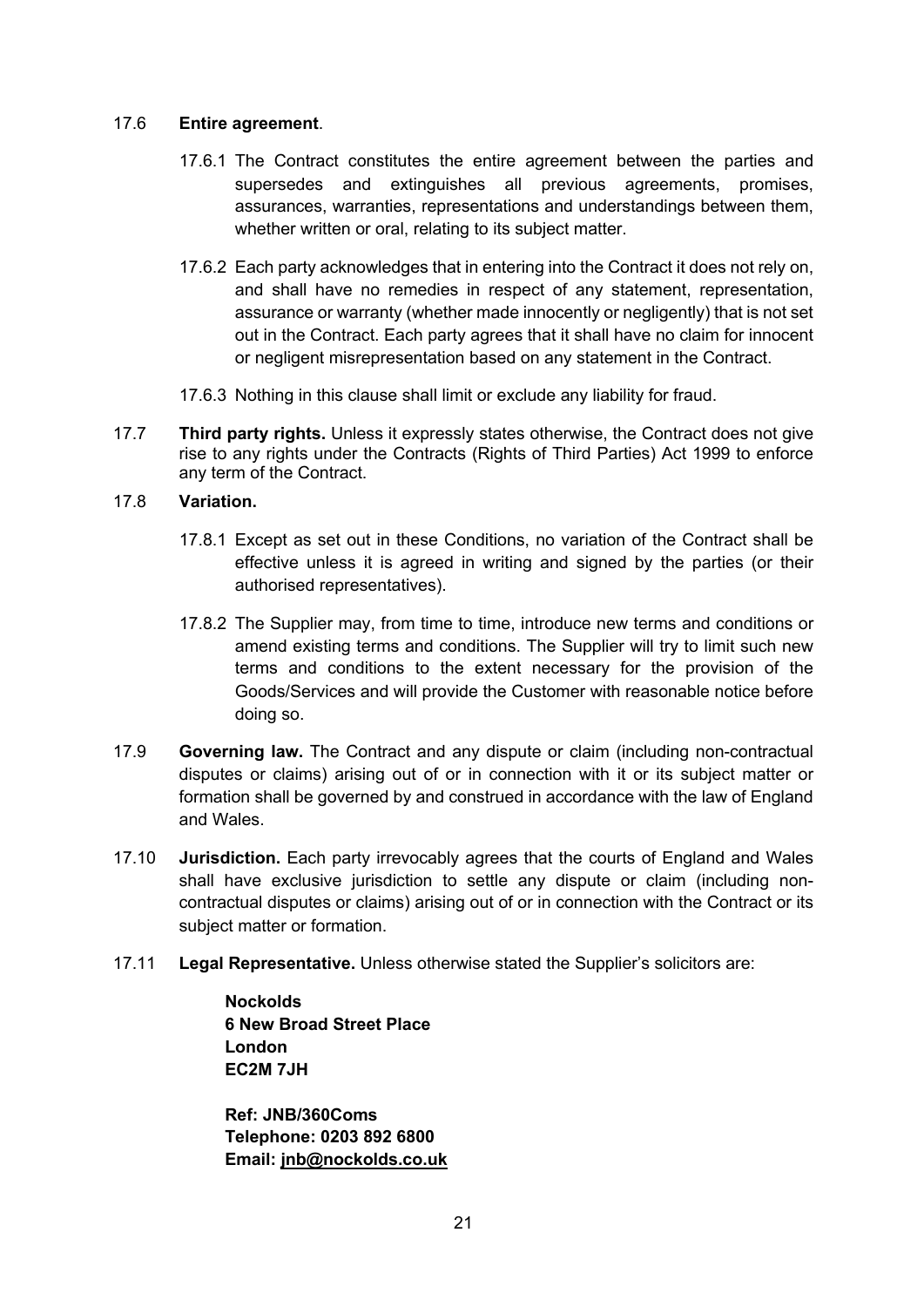and whom are authorised by the Supplier to accept notices from the Customer. For the avoidance of doubt the authority provided in this clause shall not apply to the service of proceedings which shall be served at the Supplier's registered office.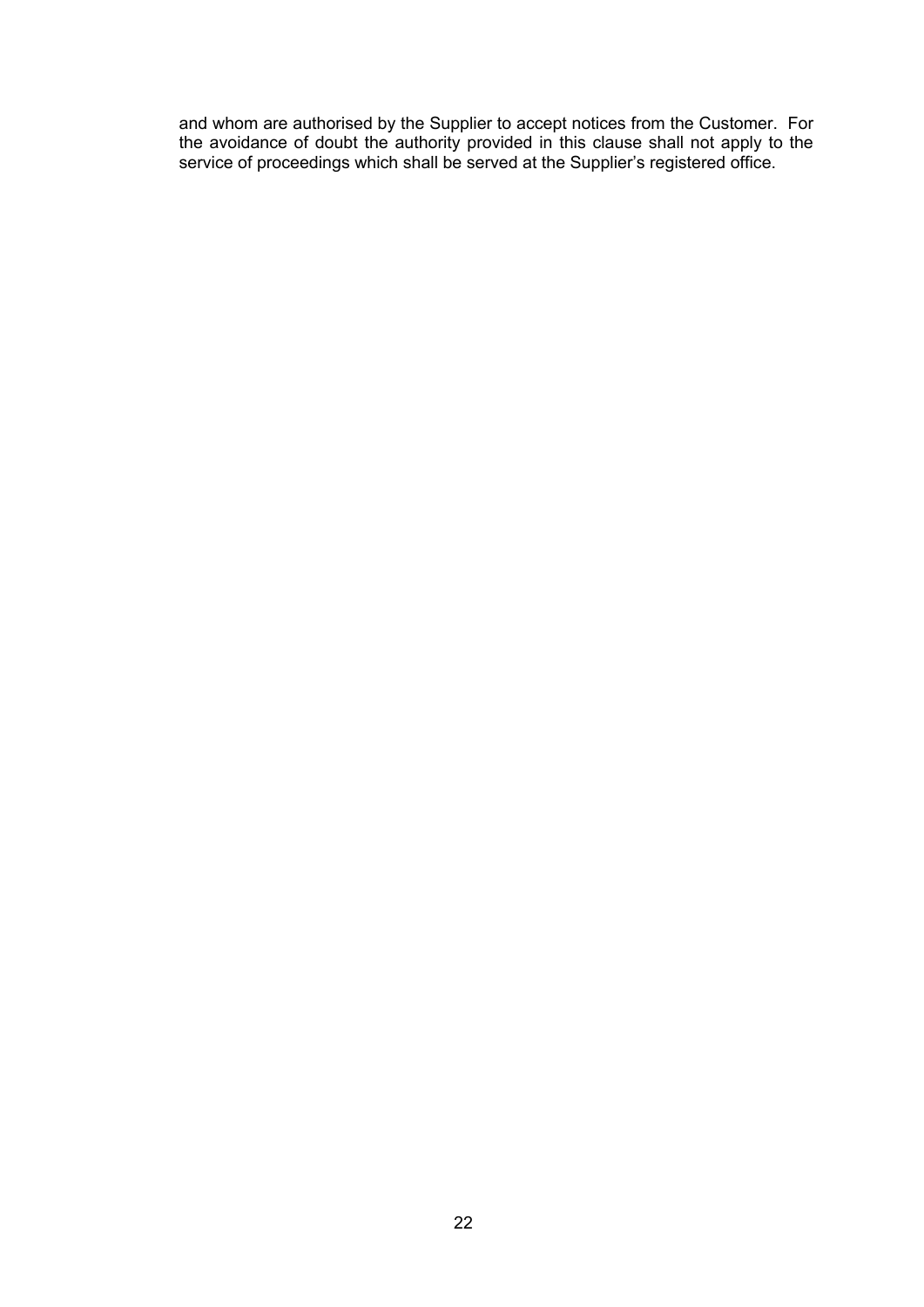# **SCHEDULE 1**

# **VoIP/SIP SERVICES**

The terms set out in this Schedule 1 apply to the provision of voice over internet protocol (VoIP) and, if relevant, session initiation protocol (SIP) telecommunications services, comprising of:

- the transmission of calls from the Customer's network via the Supplier's network to the network of a third party; and
- the sub-allocation of phone numbers to the Customer together with any other products or features that the Supplier may offer to the Customer from time to time and are supplementary to the Conditions ('**VoIP Services Terms**').

Any and all defined terms within the Conditions shall have the same meaning in these VoIP Services Terms unless otherwise stated.

# **1. SERVICE PROVISION**

- 1.1 The VoIP Services allow the User to make and receive calls via the internet. If there is an internet connection or power failure the VoIP Service will also fail. This failure will be deemed to be beyond the Supplier's control and the Supplier will not be held liable for such failure.
- 1.2 The Customer acknowledges that the VoIP Service is not a PSTN telephone service and therefore the Customer may not be provided with all of the features available with a conventional telephone line.
- 1.3 The Customer acknowledges and accepts the following technical limits relating to User access to the Network:
	- 1.3.1 it is impracticable to provide Network access to all Customers within the Territory; and
	- 1.3.2 the quality, performance and available features of the VoIP Service and any VoIP equipment may be affected by the Customer's broadband connection, its use of its network and the configuration of its internal network and equipment.
- 1.4 The Customer acknowledges that in the event of a power failure, it will not be possible to call the Emergency Services (112/999) using the VoIP Service.
- 1.5 The Supplier will take reasonable steps to ensure that its VoIP Service is fault free and uninterrupted.
- 1.6 The Supplier does not warrant that the VoIP Service is satisfactory or suitable for the Customer's purposes. All warranties relating to the VoIP Service, including implied warranties, are excluded to the fullest extent permissible by law.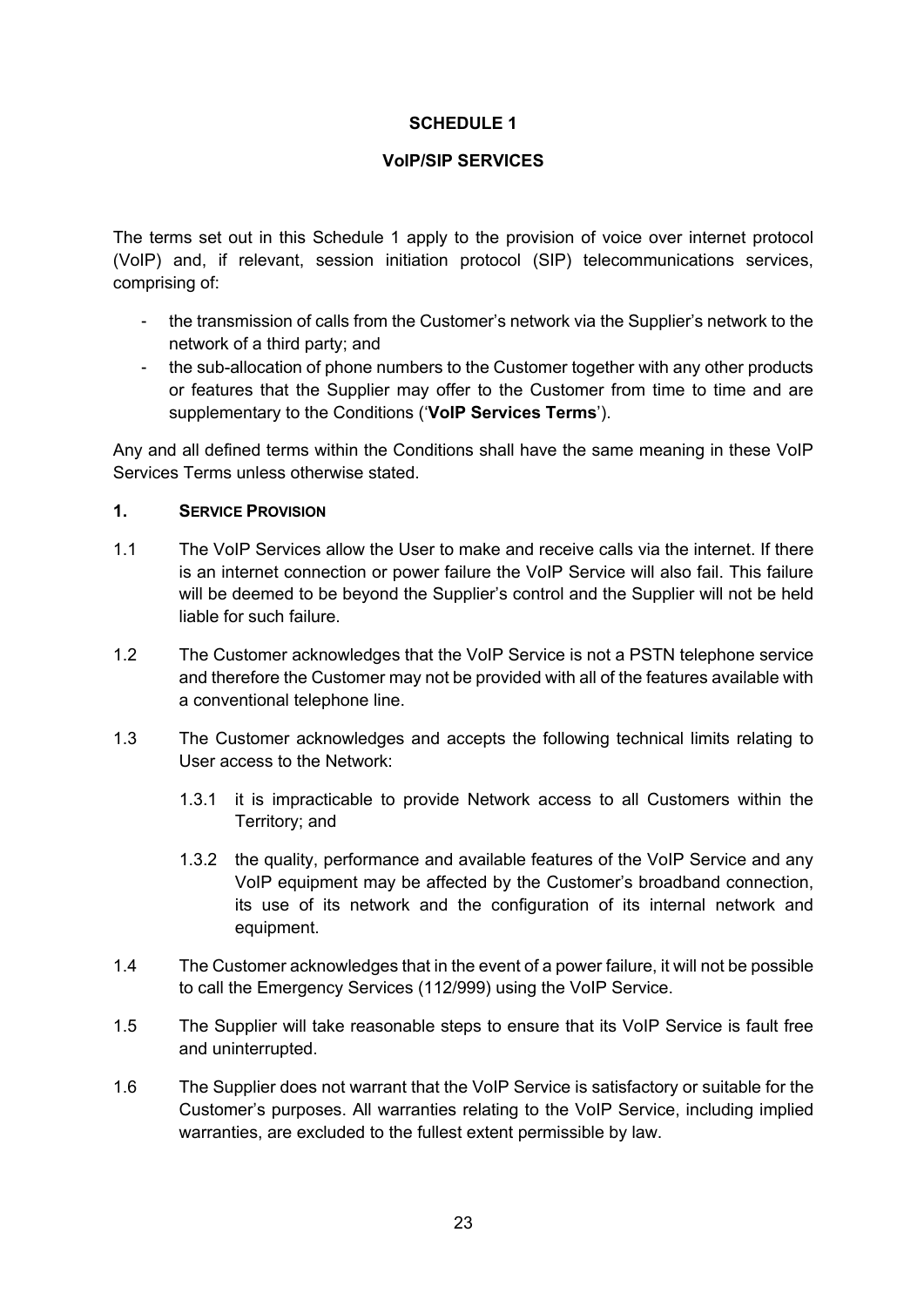1.7 The VoIP Service is subject to the provision of Customer Support in accordance with the Fixed Line Services Specific Service Conditions.

# **2. SUSPENSION OF SERVICES**

- 2.1 The Supplier may suspend the VoIP Service in the event that, and for so long as, the Customer is in material breach of the Agreement and has failed to remedy the breach within the timeframe specified in the notice requiring remedy of the breach.
- 2.2 The Supplier may suspend all or any part of the VoIP Service without prior notice:
	- 2.2.1 if there is a material and immediate threat to the integrity of the Supplier or the Network's network, systems or the PSTN;
	- 2.2.2 to the extent necessary to comply with an order of a regulatory or law enforcement authority;
	- 2.2.3 to the extent necessary to prevent or restrict fraudulent or illegal activity in connection with the VoIP Service;
	- 2.2.4 in the event that it wishes to carry out maintenance, upgrade works or backups (in which case it will use all reasonable endeavours to minimise the impact on the Customer and to inform the Customer in advance of the suspension).

# **3. EQUIPMENT**

- 3.1 The Contract does not operate to grant the Customer any right, title or interest in the Supplier's Equipment.
- 3.2 The Customer is responsible for ensuring suitable conditions for the installation of the VoIP equipment in accordance with the Supplier's reasonable instructions and in this regard clause 2 of Schedule 2 applies to these VoIP Services Terms as if set out in this clause in full.

# **4. CONNECTION OF EQUIPMENT TO THE SERVICE**

4.1 Any equipment or software connected to the Network must be purchased from the Supplier and used in line with any relevant instructions, standards or applicable laws.

# **5. EMERGENCY ACCESS**

- 5.1 Access to the Emergency Services (112/999) is included as part of the VoIP Service, subject to the Customer providing the Supplier with the information requested.
- 5.2 The Supplier accepts no liability for the Customer's failure to provide this information and any resulting consequences.
- 5.3 The Customer location information provided to the Supplier will be automatically provided to the Emergency Services during any calls the Customer makes to them, subject to the following: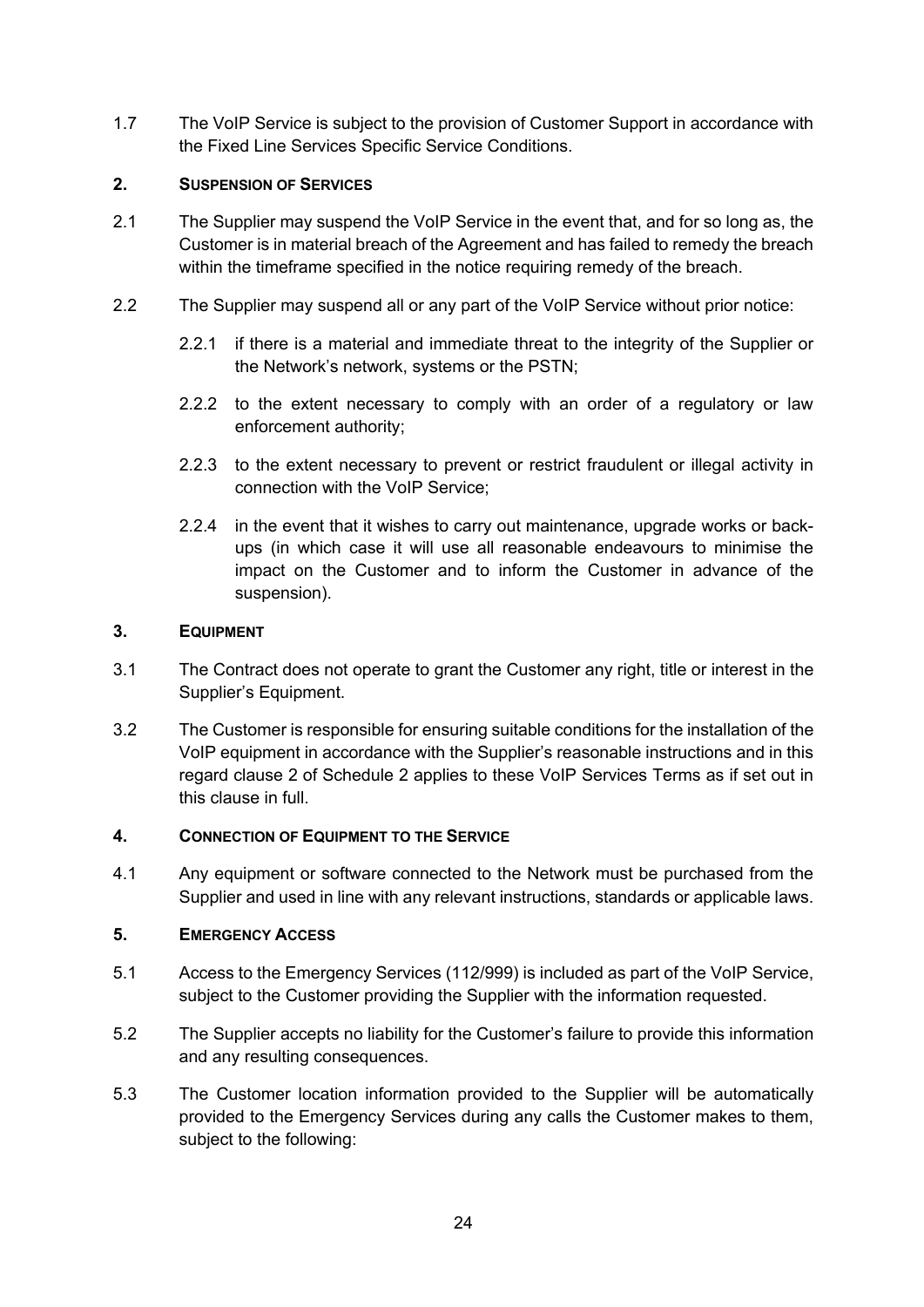- 5.3.1 for each phone line that the Customer utilises, the primary physical location where the VoIP Service will be used must be registered with the Supplier. This information shall be provided as part of the Customer's subscription to the VoIP Service;
- 5.3.2 a primary site location will be registered for each new number. It is the Customer's responsibility to ensure that the Supplier has up-to-date information for each number on the Customer's account;
- 5.3.3 if the Customer does not provide accurate information to the Supplier it may not be possible for Emergency Services operators and authorities to identify the Customer's location and phone number.
- 5.4 Power disruptions or failures will impair the Customer's ability to dial and Emergency Services numbers, including 112/999.

# **6. QUALITY ASSURANCE, CALL RECORDING AND DATA PROTECTION**

- 6.1 At the request of the Customer the Supplier may record VoIP Service calls to monitor call quality.
- 6.2 The Customer is solely responsible for notifying all call participants that the call is being recorded and the purpose for which the recording is being made.
- 6.3 All call recordings are subject to the confidentiality provisions in clause 12 of the Conditions.
- 6.4 In relation to any recordings of calls made via the VoIP Service, the Supplier will be the data processor under clause 11 of the Conditions.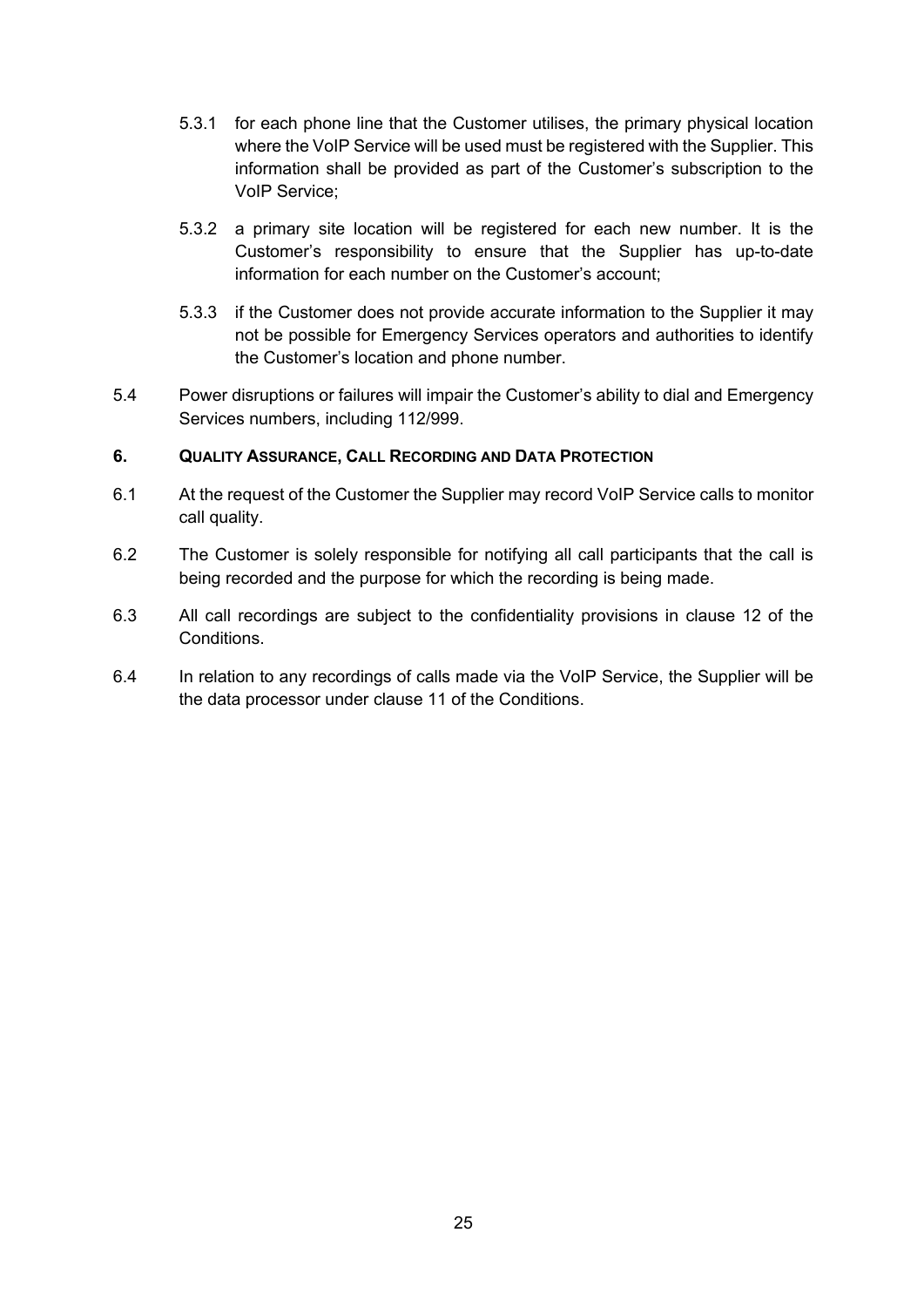# **SCHEDULE 2**

# **FIXED LINE SERVICES**

The terms set out in this Schedule 2 apply to the provision of fixed line voice communication, broadband and call rate services and are supplementary to the Conditions ('**Fixed Line Services Terms**').

Any and all defined terms within the Conditions shall have the same meaning in these Fixed Line Services Terms unless otherwise stated.

# **DEFINITIONS**

In these Fixed Line Services Terms, in addition to the terms set out in the Conditions, the following definitions apply.

| "Call-out Fee":            | means, a fee chargeable to the Customer in accordance<br>with clause 2.9 of this Schedule 2. |  |  |  |  |  |
|----------------------------|----------------------------------------------------------------------------------------------|--|--|--|--|--|
| "Disconnection Notice":    | a written notice from the Customer to the Supplier stating                                   |  |  |  |  |  |
|                            | that they wish for a specific line to be disconnected from                                   |  |  |  |  |  |
|                            | the Fixed Line Services;                                                                     |  |  |  |  |  |
| "Fixed Line Services":     | means, the provision of fixed line voice communication                                       |  |  |  |  |  |
|                            | and broadband services, as set out in the Contract, and                                      |  |  |  |  |  |
|                            | specified in this Schedule 2.                                                                |  |  |  |  |  |
| "Fixed Line Call Charges": | the call rates applicable to fixed line calls be provided on                                 |  |  |  |  |  |
|                            | request by the Customer making a request to the                                              |  |  |  |  |  |
|                            | following email address: helpdesk@360group.co.uk or                                          |  |  |  |  |  |
|                            | which are otherwise available at: www.360group.co.uk;                                        |  |  |  |  |  |

# **1. MIGRATION TO THE SUPPLIER'S SERVICE**

- 1.1 Upon acceptance of the Order, the Supplier will notify the Customer of the estimated and projected timescale for completion. This shall include the installation, activation and migration to the Supplier's Fixed Line Services.
- 1.2 The Supplier will notify the Customer when such activities have been completed.
- 1.3 If the Customer requires a migration from an alternative supplier's service, to the Supplier's Fixed Line Service, the parties shall agree a migration plan.
- 1.4 Any charges incurred by the Supplier or the Network as a result of the steps taking pursuant to the migration plan shall be charged by the Supplier to the Customer.

# **2. PREPARATION, ACCESS AND INSTALLATION OF THE SITE**

2.1 The supply of the Fixed Line Services shall be subject to satisfactory results of any survey or other investigation of the Site carried out by or on behalf of the Supplier.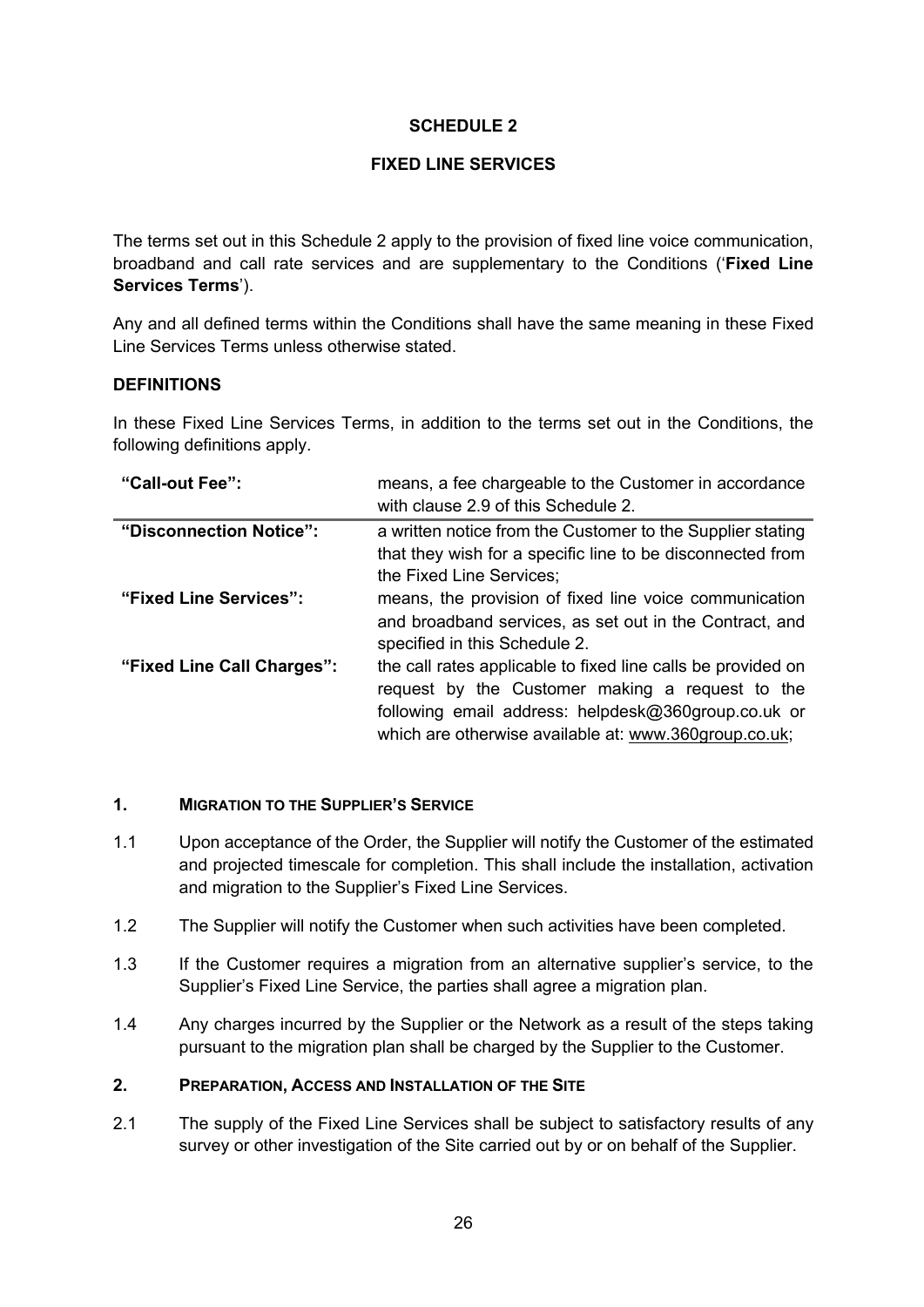- 2.2 If the Supplier determines based on its industry knowledge that it may not be able to provide the Fixed Line Services to certain geographic locations, it reserves its rights to cancel all or elements of the Fixed Line Services it is unable to provide, and refund all monies paid in respect of that particular element, or the entire Fixed Line Service, as appropriate.
- 2.3 Charges for Fixed Line Services are subject to degrees of variation depending on the outcomes of any such surveys and/or investigations. If as a result of any surveys and/or investigations, it becomes apparent that provision of the Fixed Line Services may incur additional cost due to any issues that would not be accounted for within the Charges, the Supplier shall be entitled to increase the Charges by such amount as is required to cover the additional costs.
- 2.4 If the Supplier's Equipment is to be installed at a Site for the provision of Fixed Line Services, then prior to installation the Customer shall:
	- 2.4.1 provide a suitable place, conditions and connection points required by either the Supplier or the Network, for the Equipment and electricity at the Location in accordance with reasonable instructions provided by either the Supplier or the Network; and
	- 2.4.2 comply with the Supplier's or the Network's reasonable instructions; and
	- 2.4.3 obtain all necessary third-party consents in relation to building alternations/additions, access to land, permission to put the Supplier's Equipment up in the location specified, provided such consents are necessary to obtain.
- 2.5 The steps required pursuant to clause 2.4 shall be taken at the Customer's expense.
- 2.6 The Supplier will agree an appropriate time with the Customer for the Supplier or the Supplier's agent or contractor to undertake the installation.
- 2.7 The Customer hereby authorises the Supplier's installation, siting and use the Supplier's Equipment at the sites and locations specified by the Customer, and the Customer agrees that the Supplier and/or its agents or contractors may enter the Location to:
	- 2.7.1 carry out any work that is necessary for the Supplier to connect, maintain, alter, replace or otherwise remove any of the Supplier's Equipment to supply the Fixed Line Services; and
	- 2.7.2 inspect, maintain and replace any Supplier's Equipment installed by the Supplier pursuant to this clause 2.7.
- 2.8 The Supplier shall be entitled, at its discretion, to charge a Call-out Fee in the event the Customer:
	- 2.8.1 cancel's a pre-scheduled appointment for installation and/or other services specified by this schedule, with less than 48 hours' notice; or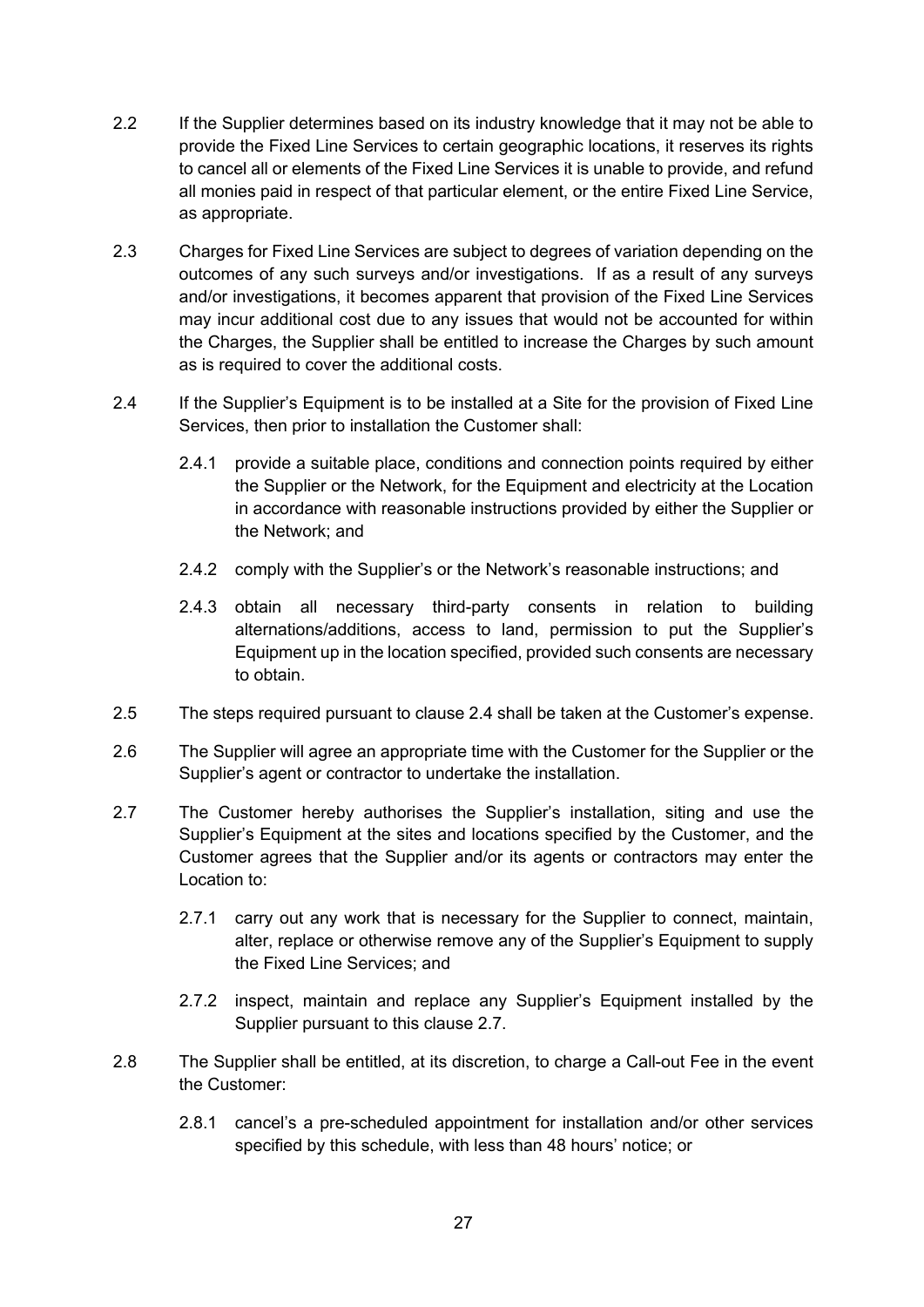- 2.8.2 if the Supplier or its agent, contractor, or other authorised third party is unable to perform the services they had attended the Location for as a result of a step taken or not taken by the Customer.
- 2.9 The Customer will provide the Supplier with reasonable access to the Location for the purposes of performing its obligations under this Agreement.
- 2.10 The Customer will provide the Supplier with a suitable place and conditions for the Equipment, and continuous supply of mains electricity and connecting points, where required.
- 2.11 The Customer will notify the Supplier immediately of any changes that will alter, affect or other inhibit access to the Location. Failure to do so, will result in a Call-out Fee being charged if the Supplier is not able to access the Location at an agreed time.
- 2.12 The Customer will be liable for any damage caused to the Equipment by the Customer and will pay for any repair or replacement needed. This does not apply to damage as a result of normal use.
- 2.13 The Supplier will be liable for any damage caused to the Location and contents within by the Supplier and will pay for any repair or replacement needed. This does not apply to damage as a result of normal use.
- 2.14 The Customer will be responsible to make good the Location after any work has been undertaken. The Supplier will not be liable for any costs or expenses incurred in doing so.

# **3. WEEE REGULATIONS**

- 3.1 The Customer will:
	- 3.1.1 be responsible under Regulation 9 of the Waste Electrical and Electronic Equipment Regulations 2009 ("the WEEE Regulations") for the costs of treatment, collection, recovery, recycling and environmentally sound disposal of any equipment supplied that has become subject to the WEEE Regulations;
	- 3.1.2 be responsible for any information recording or reporting obligations as imposed by WEEE;
	- 3.1.3 indemnify the Supplier against any costs (including reasonable legal costs), liability, claims, legal proceedings or expenses that are brought or threatened against the Supplier which would not have ordinarily been brought if the Customer had fulfilled its obligations under the WEEE Regulations.
- 3.2 The Supplier and the Customer acknowledge that for the purposes of Regulation 9 of the WEEE Regulations, the Contract is an agreement stipulating other than financing arrangements for the treatment, collection, recovery, recycling and environmentally sound disposal of any WEEE.

# **4. SERVICES**

4.1 The Fixed Line Services will consist of: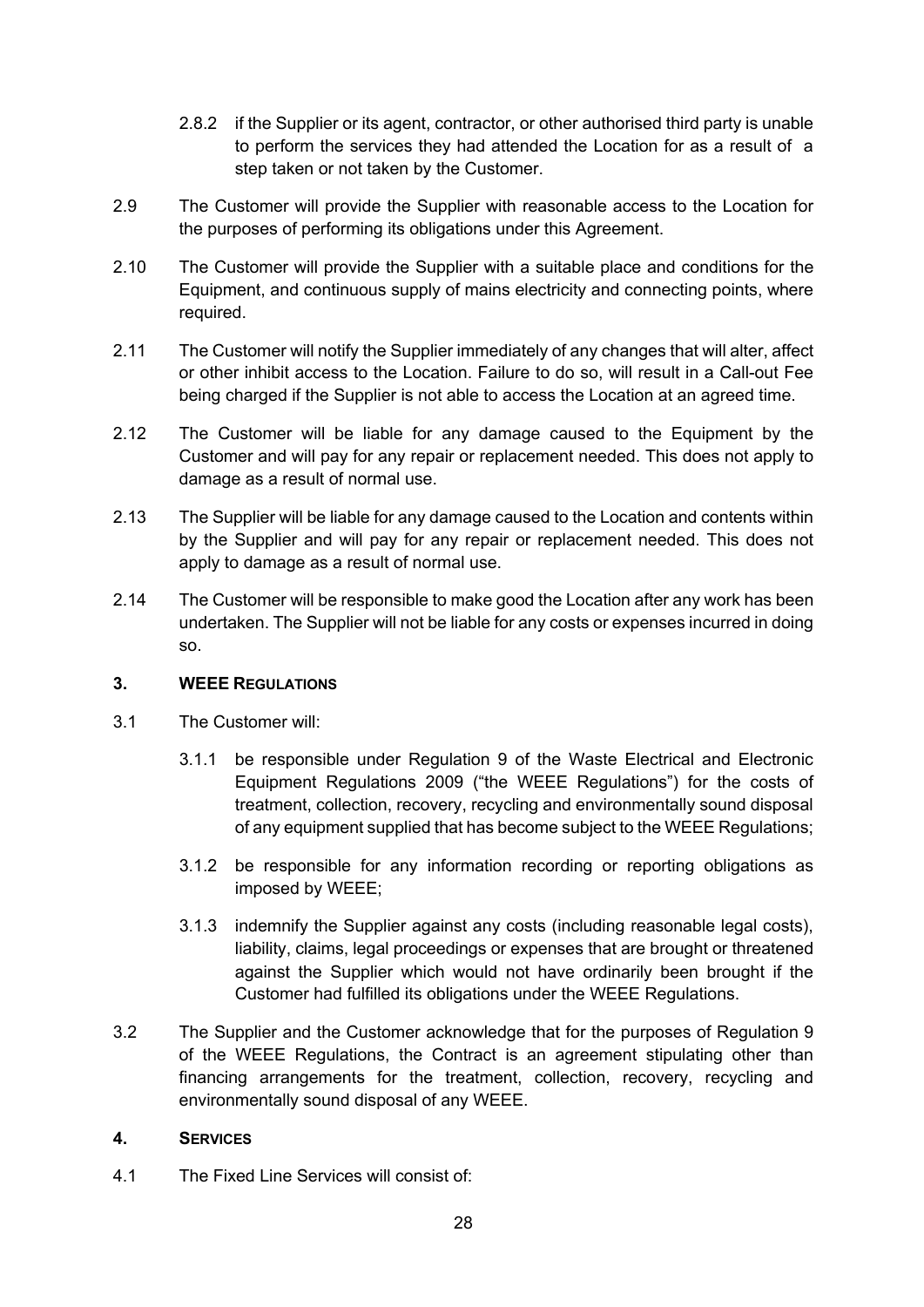- 4.1.1 PSTN services which shall be provided from the Network with a single and multi-line product portfolio;
- 4.1.2 Broadband services;
- 4.2 Broadband services shall:
	- 4.2.1 Be based on Broadband services, ADSL, ADSL2+, FTTC/Lease/EFM/Ethernet Services & NEW technologies; and
	- 4.2.2 Consist of access for the Customer to the Network and with bandwidth as specified in the Order.
- 4.3 The Customer acknowledges and duly accepts the following limitations to the provision of any such broadband services:
	- 4.3.1 Customer's access may affect the performance of some PSTN equipment;
	- 4.3.2 Transmission performance of some components will mean it is impossible in a practical and technical capacity to provide access to all Customers within the Territory;
	- 4.3.3 If all or part of the broadband services are provided via fibre optic cable or radio system, some services may not be available;
	- 4.3.4 Speeds of connection are fluid and can vary several times throughout the day;
	- 4.3.5 The Supplier has the right to use the Network to provide other services;
	- 4.3.6 The rates of usage can be monitored to ensure a fair use policy and the Supplier reserves its right to limit and/or suspend the broadband service if there is suspicion regarding whether the broadband is being used in accordance with the fair use policy.
	- 4.3.7 There may be a temporary loss of broadband during a migration from one operator to the Fixed Line Service. The Supplier will use reasonable endeavours to keep such loss to a minimum.

#### **5. CUSTOMER SUPPORT**

- 5.1 In the event that the Customer experiences any issues in respect of the Fixed Line Services, they should contact Customer Support via the following methods:
	- 5.1.1 Telephone;
	- 5.1.2 Online.
- 5.2 The Customer Support service offers the following assistance:
	- 5.2.1 Escalation of suspected Service issues;
	- 5.2.2 Reported slow speed queries;
	- 5.2.3 Broadband service queries;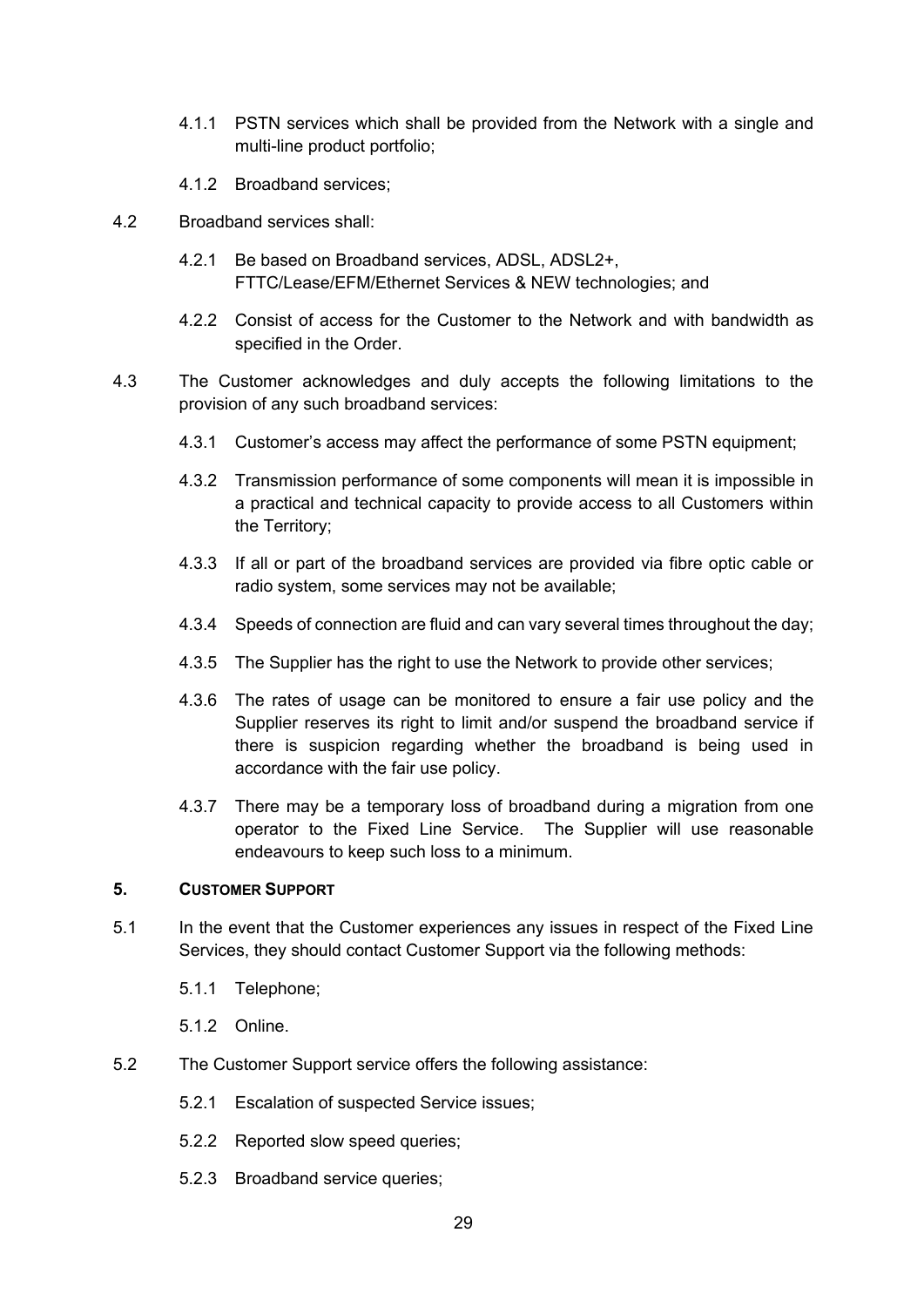- 5.2.4 Customer notification of network outages;
- 5.2.5 Investigation of line faults;
- 5.2.6 Issues with transition of the Network;
- 5.2.7 Quality of the line service;
- 5.2.8 Coding violation;
- 5.2.9 Noise margin;
- 5.2.10 Bit rates;
- 5.2.11 Line checking in respect of poorly performing lines and connections;
- 5.2.12 Escalation to third parties where necessary.
- 5.3 The Supplier will investigate via the Customer Support service, and if required, will engage the Network.
- 5.4 In such cases the Network may request to contact the Customer directly to arrange troubleshooting, or a visit at the location and/or site where the issue is persisting.
- 5.5 If the Network is required to undertake a site visit, the Customer will be responsible for any costs of the Network that may arise.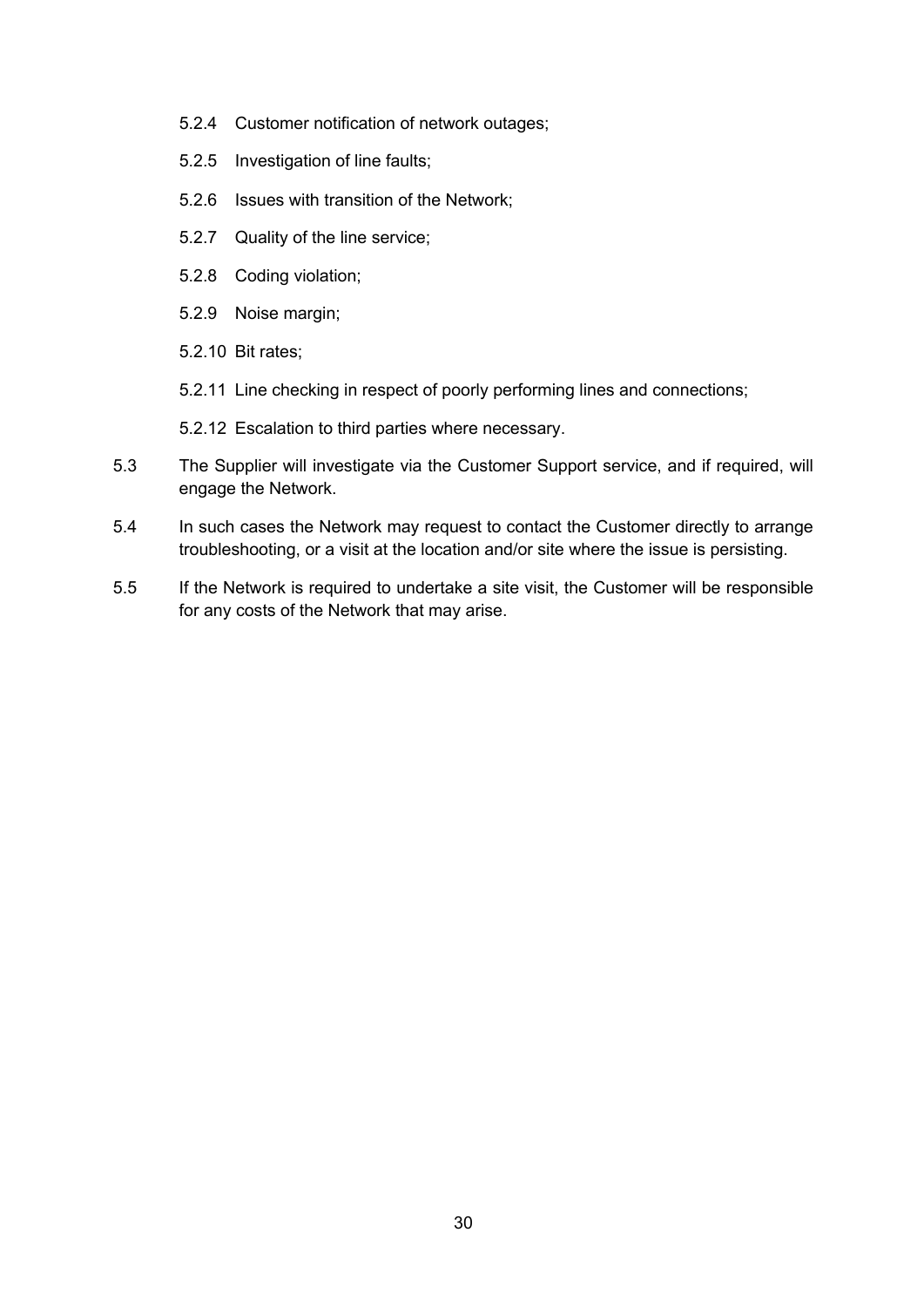# **SCHEDULE 3**

# **MOBILE SERVICES**

The terms set out in this Schedule 3 apply to the provision of mobile voice and mobile data communication services and are supplementary to the Conditions ('**Mobile Services Terms**').

Any and all defined terms within the Conditions shall have the same meaning in these Mobile Service Terms unless otherwise stated.

# **DEFINITIONS**

The following definitions apply to these Mobile Service Terms:

| "Artificially Inflated Traffic": | when the flow of calls to any particular service is, as a<br>result of activity on or behalf of the entity using or operating<br>that service, disproportionate to the flow of call which would<br>be reasonably expected from good faith usage of the<br>Network; |  |  |  |  |  |
|----------------------------------|--------------------------------------------------------------------------------------------------------------------------------------------------------------------------------------------------------------------------------------------------------------------|--|--|--|--|--|
| "Call and Data Charges":         | the call and data charges applicable to Mobile Services<br>provided on request by the Customer making a request to                                                                                                                                                 |  |  |  |  |  |
|                                  | the following email address: helpdesk@360group.co.uk or                                                                                                                                                                                                            |  |  |  |  |  |
| "Disconnection Notice":          | which are otherwise available at: www.360group.co.uk;<br>a written notice from the Customer to the Supplier stating<br>that they wish for a specific SIM Card(s) to be disconnected                                                                                |  |  |  |  |  |
|                                  | from the Mobile Services:                                                                                                                                                                                                                                          |  |  |  |  |  |
| "Mobile Services":               | provision of mobile voice and mobile<br>data<br>the<br>communication services, as set out in the Contract;                                                                                                                                                         |  |  |  |  |  |
| "Territory":                     | unless otherwise agreed, the United Kingdom.                                                                                                                                                                                                                       |  |  |  |  |  |

# **1. COVERAGE AND PERFORMANCE**

- 1.1 The Supplier cannot guarantee that the Customer's connection will reach any specific upload or download speed, which may or may not be affected by the factors listed in clause 1.2.
- 1.2 Connection speeds for broadband are subject to a range of factors, some not always in the Supplier's' control. These can include, but are not limited to coverage, signal strength, weather, physical obstructions and topographical intrusions.
- 1.3 The Supplier will not be responsible for any performance or coverage issues when the Customer is outside of the Territory.

# **2. SIM CARDS**

- 2.1 The Supplier will supply the Customer with a quantity of SIM Cards (subject to availability) to allow the Customer to receive the Services provided for in the Contract.
- 2.2 The Customer acknowledges that the SIM Card(s), inclusive of the software within the SIM Cards, will remain the property of the Supplier or the Network.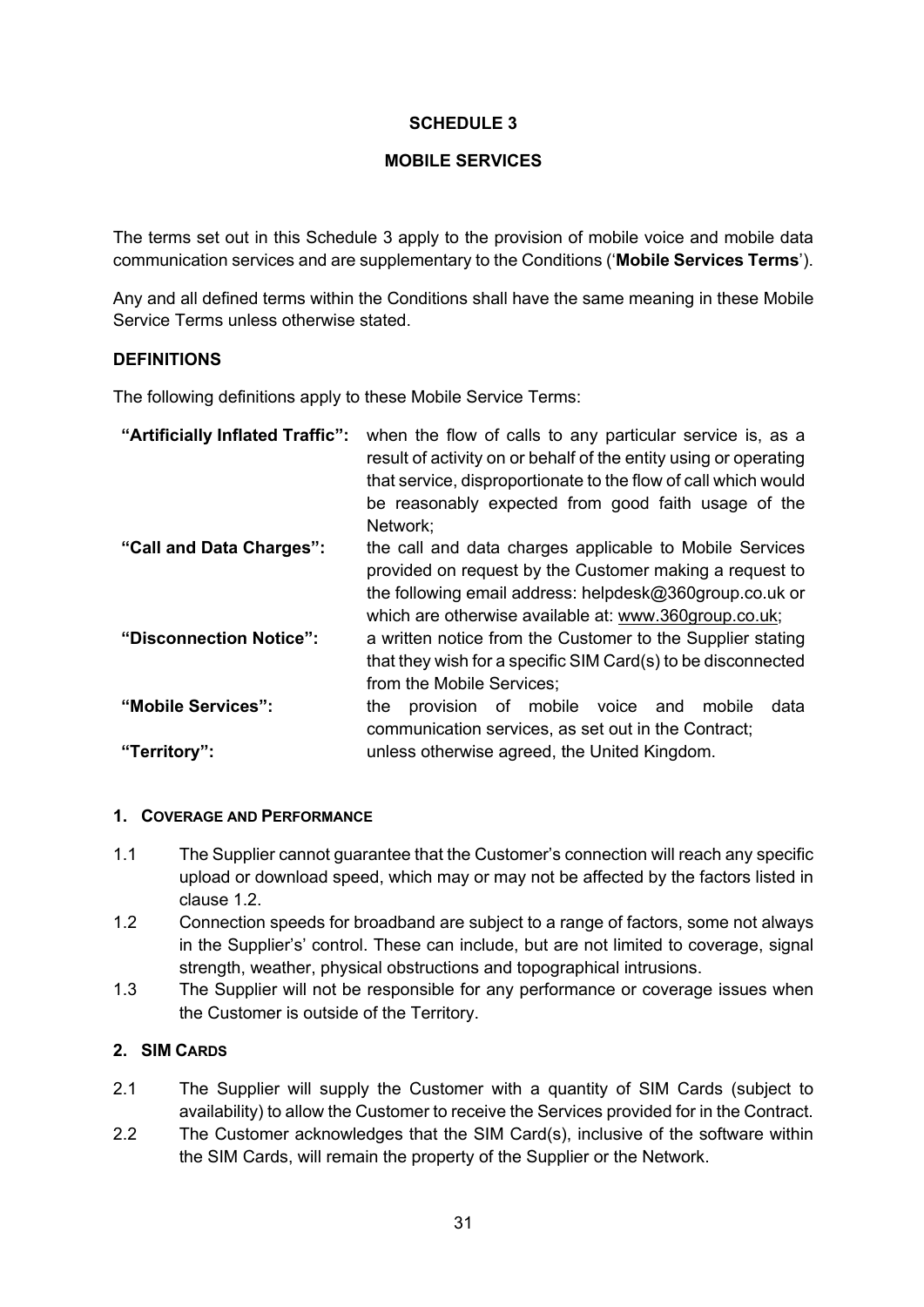- 2.3 The Customer shall not assign, transfer, charge, lease or otherwise deal in or encumber the SIM Cards in any way. The Supplier reserves its right to request that the Customer return the SIM Cards if the Supplier deems it necessary for maintenance or to enhance the Services offered.
- 2.4 If the Customer becomes aware that any SIM Cards provided by way of this Contract are lost and/or stolen or that any person is using the SIM Card in an improper and/or illegal manner, the Customer shall notify the Supplier of such circumstances immediately. The notification must be in writing and the Supplier reserves its right to suspend that SIM Card from making calls and to disconnect it from the Mobile Services.
- 2.5 The Customer will remain liable for making payment of all charges relating to the Mobile Services in accordance with the Conditions, including in the event of a SIM Card being lost or stolen.
- 2.6 The Supplier can, at its discretion, charge the Customer a fee for any and all replacement SIM Cards.
- 2.7 If fraudulent, illegal or otherwise improper use is suspected, the Supplier reserves its right to suspend, without notice, any SIM Card from use of the Mobile Services. This includes the use of any Equipment provided by the Supplier.
- 2.8 The Supplier will:
	- 2.8.1 provide the Customer with mobile numbers which are necessary to facilitate the use of the SIM Cards and to receive the Mobile Services;
	- 2.8.2 port or transfer mobile numbers from another network in accordance with standard porting procedures in the United Kingdom; and
	- 2.8.3 pursuant to any notice given by the Customer under clause 14.1 subject to clause 15 of the Conditions the Supplier shall on or before the end of the Term, upon the Customer's request, port or transfer mobile numbers from the Network to another network, in accordance with standard porting procedures in the United Kingdom. However, it is agreed and acknowledged that the Supplier has no obligation to do so in circumstances where there are any outstanding sums that are due to the Supplier by the Customer.
- 2.9 In the event the Customer notifies the Supplier during the Service Term that it wishes to transfer any Mobile Services to an alternative Network the Supplier shall effect such transfer provided that the Supplier can supply the Mobile Services via its direct billing platform and subject to clause 2.10 below.
- 2.10 Each mobile or data connection transferred to an Alternative Network shall incur a charge of £50 per connection (which charge shall include the provision of a new SIM Card), which charge shall be invoiced by the Supplier and paid by the Customer in advance of the transfer taking place. The Supplier shall be under no obligation to effect the transfer until payment has been made.
- 2.11 In the event the transfer to an alternative Network cannot be effected via the Supplier's direct billing platform the Supplier shall have no obligation to transfer the Mobiles Services to an alternative network and clauses 14 and 15 of the Conditions shall apply.
- 2.12 In effecting a transfer pursuant to clause 2.9 the Customer shall remain liable for any Network charges that may apply as a result of the transfer.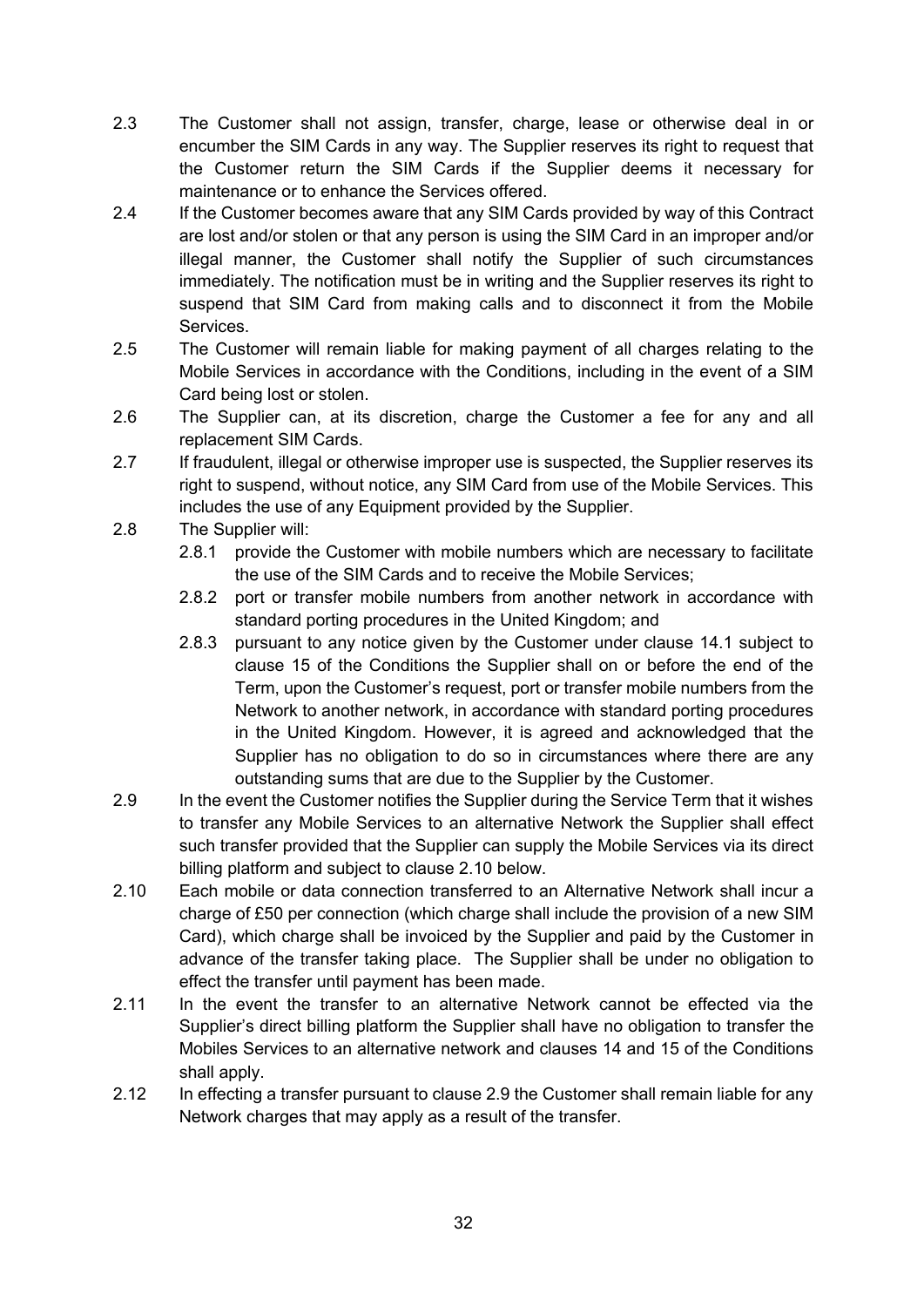# **3. GSM GATEWAYS**

- 3.1 The Customer and Users shall:
	- 3.1.1 Not use the Mobile Services in any such way to generate Artificially Inflated **Traffic**
	- 3.1.2 Not establish, install or use a GSM Gateway so that telecommunication services are provided via the GSM Gateway; and
	- 3.1.3 Follow the Supplier's instruction to facilitate the disconnection of any such GSM Gateway.
- 3.2 The Customer shall not use the Mobile Services for the purposes of advertising or marketing without complying with relevant and applicable legal and/or regulatory requirements.
- 3.3 The Supplier shall not be liable for the content of any text or data transmission sent to the Customer's SIM Cards which do not originate from the Supplier.
- 3.4 The Supplier reserves its rights to monitor the Customer usage of the Mobile Service for the purposes of controlling the Supplier's' credit risk and any exposure of the Customer to fraud.

# **4. MOBILE SERVICE CHARGES**

- 4.1 Unless otherwise stated in the Order, Charges for Goods apply as follows to UK domestic calls:
	- 4.1.1 Call prices are quoted per minute;
	- 4.1.2 The duration per call will be determined by whole seconds, and any part second will be rounded up to the next whole second; and
	- 4.1.3 All calls are subject to a minimum Charge.
- 4.2 Charges are rounded up to the nearest £0.01 for calls, and VAT is added thereafter where applicable.
- 4.3 Mobile Services may operate for the Customer in other countries outside of the United Kingdom, if the Supplier or a Network has roaming enabled in other countries with other foreign network providers.
- 4.4 The Supplier shall not be liable for the quality, availability and/or coverage of Mobile Services whilst roaming.
- 4.5 When using Mobile Services whilst roaming the Customer will be liable to pay the Supplier's Call and Data Charges.
- 4.6 The Customer agrees not to use any equipment, including a GSM Gateway, or software to divert, route, forward or otherwise transfer any of the Mobile Services, to attempt to reduce or circumvent the Charges without the prior written consent of the Supplier.

# **5. TERMINATION OF MOBILE SERVICES**

- 5.1 In additional to the rights of termination contained in the Conditions, the Customer can serve upon the Supplier at any time during the Term, a Disconnection Notice.
- 5.2 On receipt of a Disconnection Notice the Supplier will disconnect the relevant SIM Card from the Mobile Services within 30 days.
- 5.3 In the event that a Disconnection Notice is given prior to the expiry of the Term, the Supplier may charge a Termination Fee pursuant to clause 15 of the Conditions.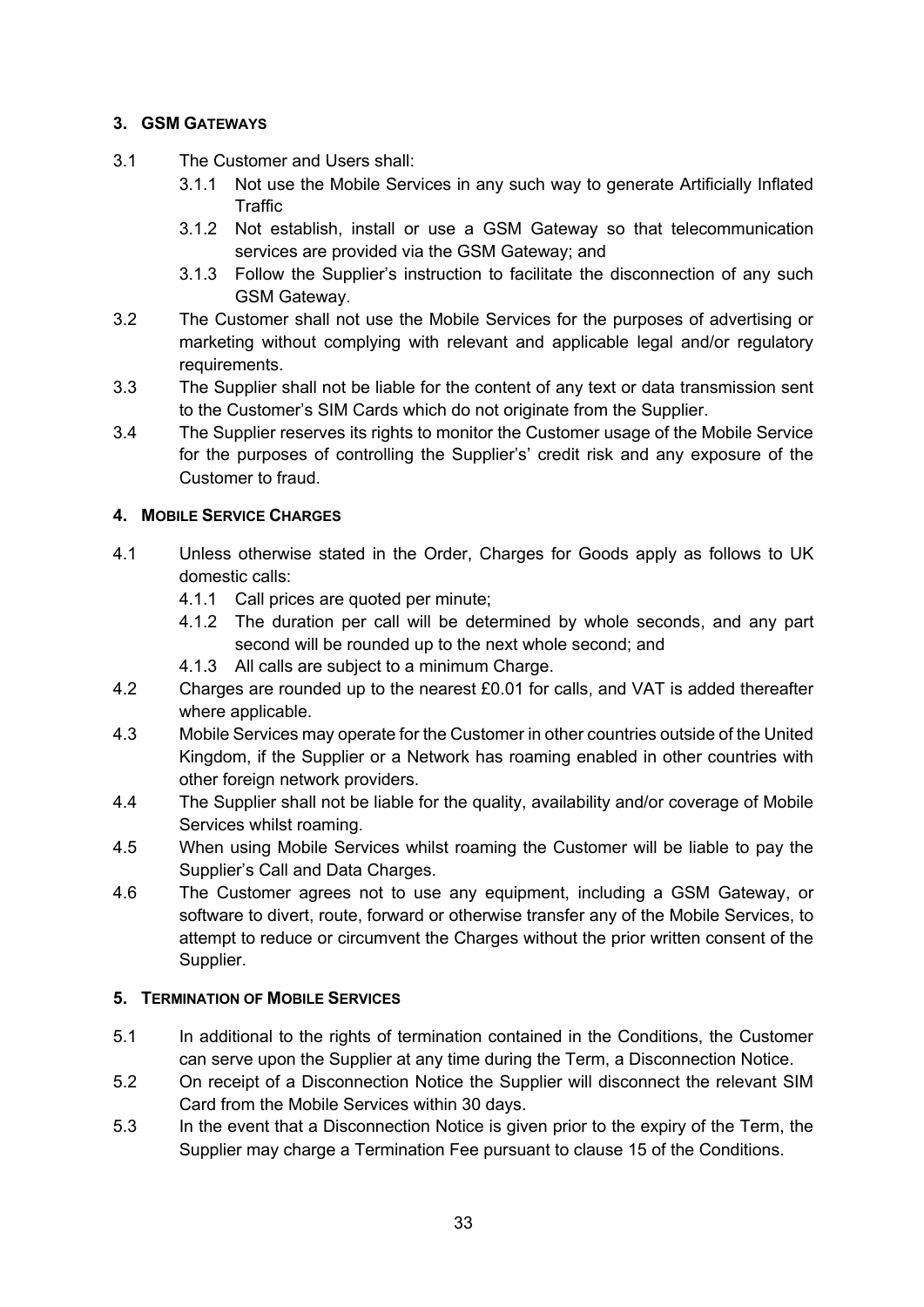# **SCHEDULE 4**

# **MICROSOFT ONLINE SERVICES**

The terms set out in this Schedule 5 apply to the provision of online business management tools and applications provided by the Microsoft Corporation and are supplementary to the Conditions ('**Microsoft Online Services Terms**').

Any and all defined terms within the Conditions shall have the same meaning in these Microsoft Online Services Terms unless otherwise stated.

**"Subscription Agreement":** means the agreement between Microsoft and the Customer.

# **1. MICROSOFT ONLINE SERVICES**

- 1.1 The Microsoft Online Services are provided to the Customer directly by Microsoft pursuant to Microsoft's current Subscription Agreement.
- 1.2 As the Microsoft Online Services are provided directly by Microsoft, the Supplier shall have no liability to the Customers for any act, omission or failure of Microsoft whatsoever, including but not limited to:
	- 1.2.1 Any loss or corruption of the Customer's data whilst using the Microsoft Online Services; or
	- 1.2.2 Any security or data breach of the Customer whilst using the Microsoft Online Services.
- 1.3 The Customer shall indemnify the Supplier against any claim made by Microsoft against the Supplier in relation to any User's use of the Microsoft Online Services and against any other loss, claim or damage incurred by the Supplier arising from the use of the Microsoft Online Services by any User.
- 1.4 Nothing under this Agreement shall constitute the Supplier as an agent of the Customer or any User in relation to the Microsoft Online Services.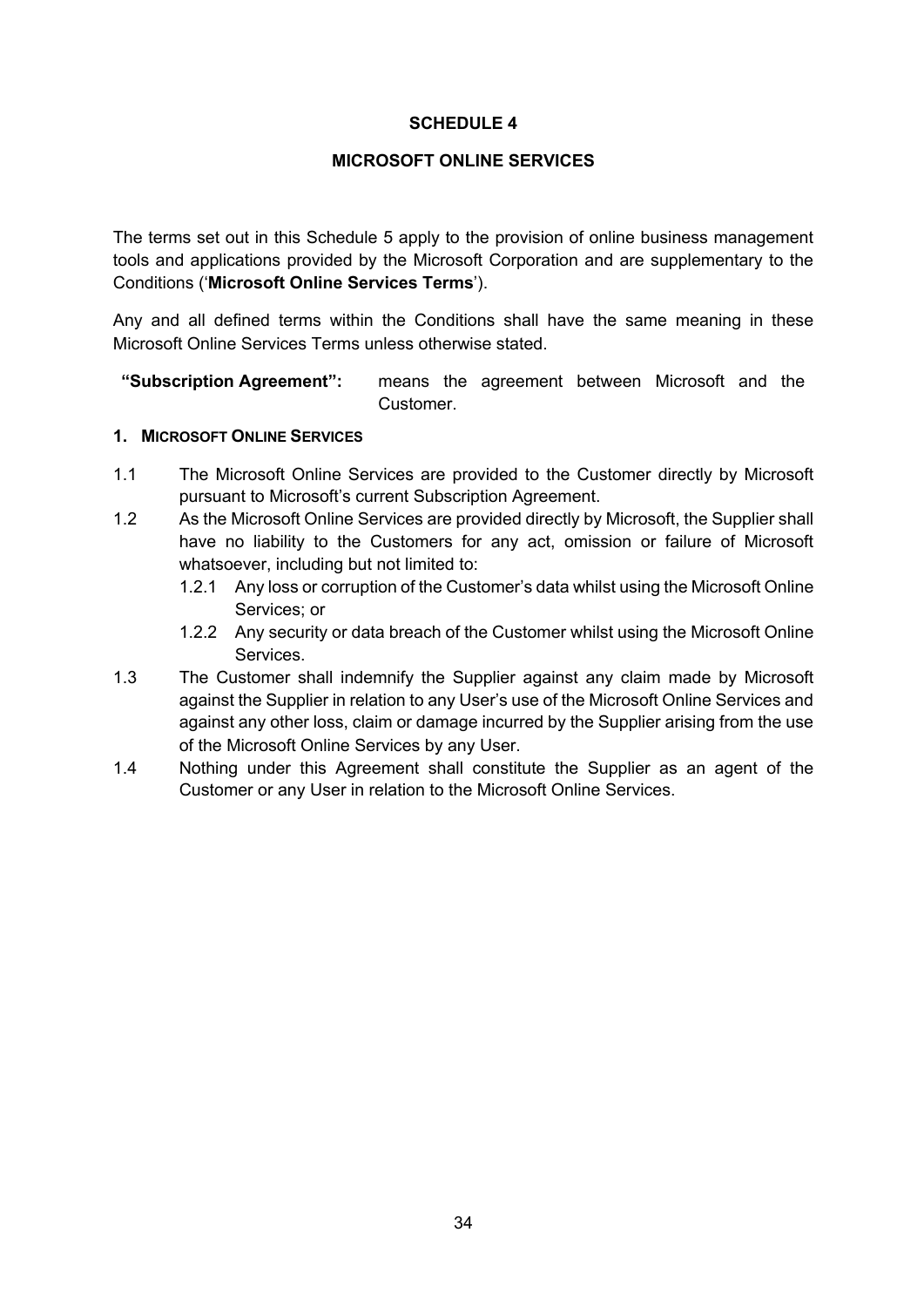## **SCHEDULE 5**

#### **REPAIR SERVICES**

The terms set out in this Schedule 6 apply to the provision of repair services for mobile appliances including the call out services and are supplementary to the Conditions ('**Repair Services Terms**').

Any and all defined terms within the Conditions shall have the same meaning in these Repair Services Terms unless otherwise stated.

#### **DEFINITIONS**

In these Repair Services Conditions, in addition to the terms set out in the Conditions, the following definitions apply:

| "Call-out Fee":      |                                                            |  |  |  | the fee payable for the attendance of the Repair |  |  |  |
|----------------------|------------------------------------------------------------|--|--|--|--------------------------------------------------|--|--|--|
|                      | Technician to the Customer's chosen location.              |  |  |  |                                                  |  |  |  |
| "Repair Technician": | a Supplier repair technician or a Supplier approved repair |  |  |  |                                                  |  |  |  |
|                      | technician engaged by the Customer via the Supplier.       |  |  |  |                                                  |  |  |  |
| "Repair Services":   | any Supplier repair service provided to the Customer by    |  |  |  |                                                  |  |  |  |
|                      | Supplier.                                                  |  |  |  |                                                  |  |  |  |

#### **1. REPAIR CONDITIONS**

- 1.1 Any repairs required to a mobile appliance purchased by the Customer direct from the manufacturer must be dealt with by the manufacturer directly.
- 1.2 Any mobile appliance purchased by the Customer via the Supplier will be eligible for servicing and repairs by the Supplier, subject to the terms of the Contract.
- 1.3 The Customer acknowledges that the Supplier is not an authorised service providers of any manufacturer and has no affiliation with any mobile appliance manufacturer. The Customer shall not hold the Supplier liable and shall indemnify the Supplier from any liability that may arise from any Repair Services to the fullest extent permitted by law.
- 1.4 The Supplier accepts no liability for any loss, amendment to or corruption of data or information which is stored on the Customer's mobile appliances, SIM or memory cards howsoever caused and it is the Customer's responsibility to ensure that its data has been sufficiently backed up prior to any Repair Services being undertaken.
- 1.5 The Customer is solely responsible for the removal of SIM/memory cards from its mobile appliances prior to Repair Services taking place.
- 1.6 The Customer acknowledges that any Repair Services carried out by the Supplier may render any manufacturer warranty void. The Supplier accepts no liability for this.
- 1.7 The Customer must inform the Supplier of the make, model and condition of their mobile appliances, including any repair or modification history. If the mobile appliance is not as described by the Customer, the Supplier reserves the right to apply additional charges to the Repair Services. These charges will be notified to the Customer in advance of services being provided.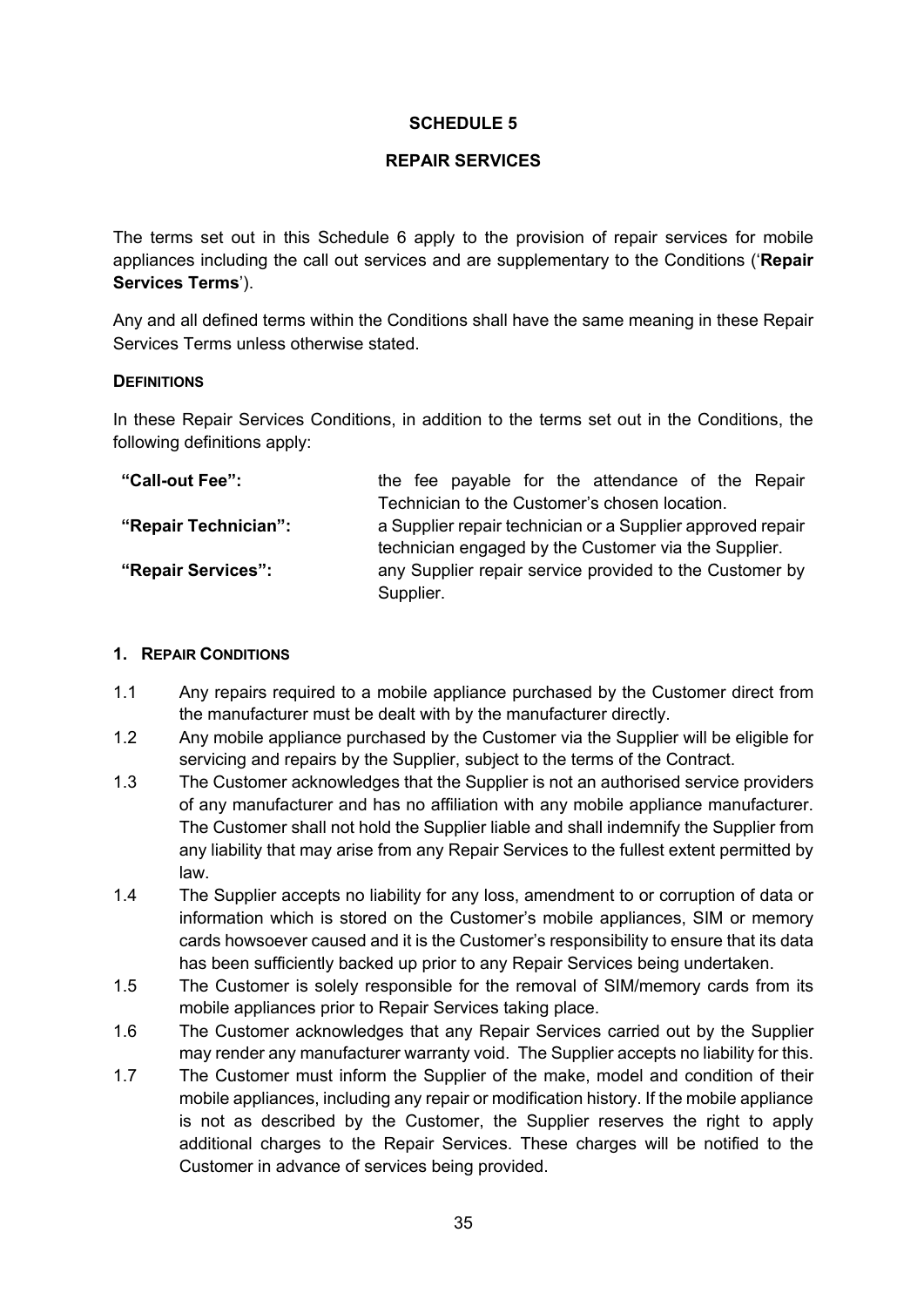1.8 The Supplier cannot guarantee that waterproof mobile appliances will remain waterproof after completion of the Repair Services.

# **2. CALL-OUT REPAIR SERVICES**

- 2.1 If the Customer requires Repair Services to be provided to the Customer at a location of the Customer's choice, the Supplier will provide an estimate for the Repair Services required. The estimated price quoted to the Customer for the Repair Services is an indicative, non-binding price and which shall include the Call-out Fee. The final price for the Repair Services will be confirmed by the Repair Technician during the site visit.
- 2.2 If there is an increase to the estimated price, the Customer may decline the Repair Services and the Repair Services will not be carried out.
- 2.3 In the event the Repair Services are not carried out pursuant to clause 1.2, the Customer will be liable for the Call-out Fee.

# **3. IN-HOUSE REPAIR SERVICES**

- 3.1 If the Customer requires Repair Services to be provided to the Customer by the Supplier at the Supplier's premises the Supplier will provide an estimate for the Repair Services required which is subject to change on inspection of the mobile appliance.
- 3.2 On receipt of a mobile appliance, the Supplier will inspect it and will notify the Customer if there is an increase to the price quoted. If there is an increase to the estimated price, the Customer may decline the Repair Services and the Repair Services will not be carried out.

# **4. DURATION AND SHIPPING**

- 4.1 All times provided for performance of the Repair Services are estimates only and the Supplier will not be liable for any delay to completion of the Repair Services.
- 4.2 The Customer must check any mobile appliance shipped to it after Repair Services have been carried out. The Customer must notify the Supplier of any issues, in writing, within one day of receipt of the mobile appliance. Failure to do so will result in the Supplier accepting no liability for any fault in the repair.
- 4.3 The shipping of devices to the Supplier is the Customer's responsibility. Any damage/loss incurred to the mobile appliance during transit is the Customer's responsibility and the Supplier shall not be liable in this regard for this.
- 4.4 The Customer must remove all SIM and memory cards from the mobile appliances before sending them to the Supplier for repair.

# **5. REPAIR LOGISTICS**

- 5.1 Except as provided by this clause 4, the Repair Services come with a 12 month parts and labour warranty. This warranty does not apply to diagnostic services or liquid damage repairs.
- 5.2 The warranty in clause 5.1 is limited to:
	- 5.2.1 screen/LCD and any other repaired or replaced parts that malfunction or do not work as designed; and/or
	- 5.2.2 the parts/services that were paid for by the Customer to the Supplier.
- 5.3 The warranty in clause 5.1 excludes: